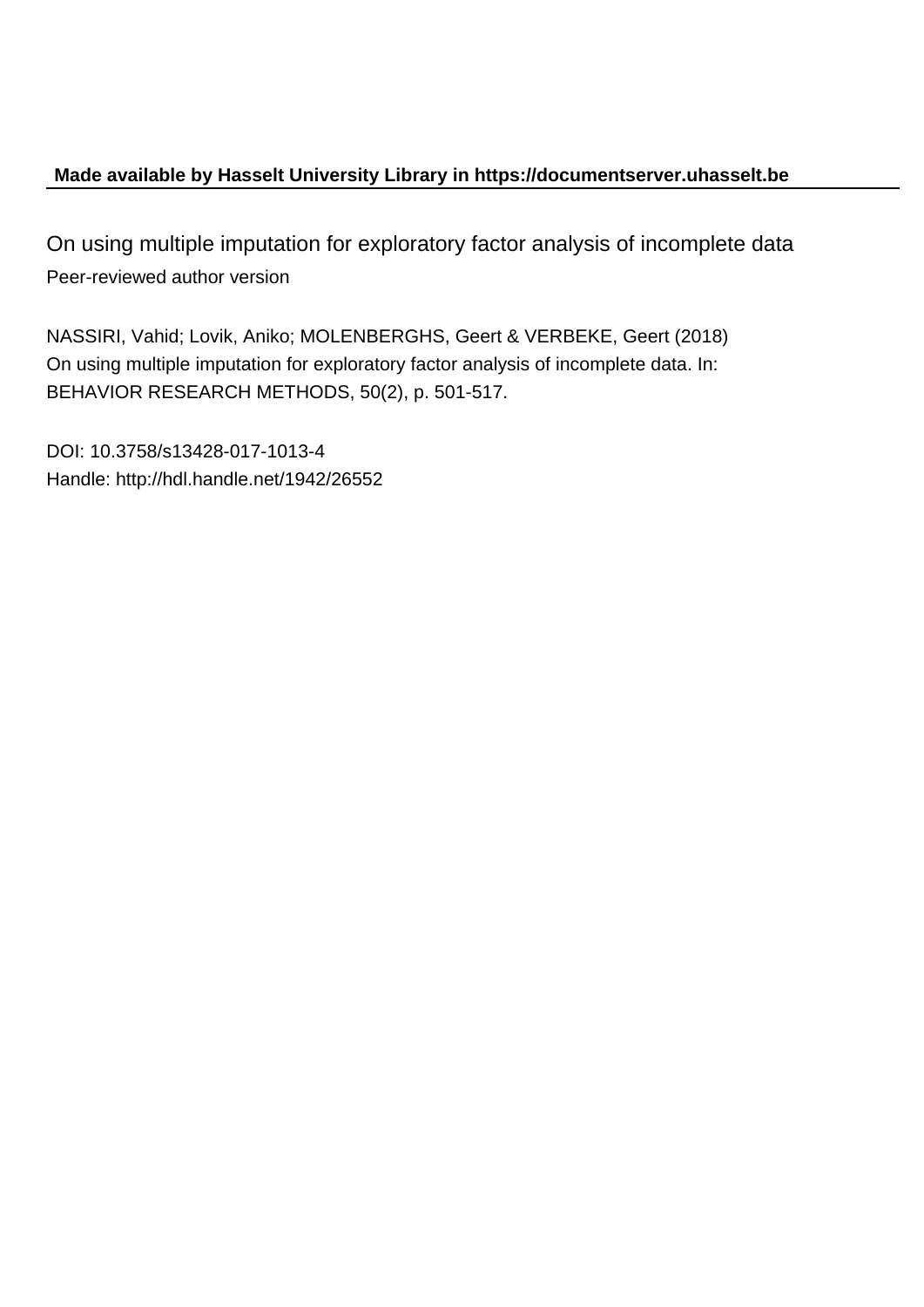# On using multiple imputation for exploratory factor analysis of incomplete data

Vahid Nassiri KU Leuven, I-BioStat, 3000 Leuven, Belgium. email: vahid.nassiri@kuleuven.be, tel: +32 16 37 46 96 (corresponding author)

Geert Molenberghs Universiteit Hasselt, I-Biostat, 3590 Diepenbeek, Belgium, KU Leuven, I-BioStat, 3000 Leuven, Belgium

Anikó Lovik KU Leuven, I-BioStat, 3000 Leuven, Belgium

Geert Verbeke KU Leuven, I-BioStat, 3000 Leuven, Belgium, Universiteit Hasselt, I-Biostat, 3590 Diepenbeek, Belgium

A simple multiple imputation based method is proposed to deal with missing data in exploratory factor analysis. Confidence intervals are obtained for the proportion of explained variance. Simulations and real data analysis are used to investigate and illustrate the use and performance of our proposal.

*Keywords:* Missing data; Multiple imputation; Exploratory Factor analysis; Principal component analysis

### Introduction

Exploratory factor analysis (EFA) and principal component analysis (PCA) are techniques mainly based on singular value decomposition of covariance matrices of multivariate data, e.g., a questionnaire, several measurements on a subject, etc. In multivariate data, it is very well possible that for some of the subjects, one or more of the variables are missing. One approach to deal with this phenomenon is listwise deletion, i.e., removing all subjects with missing values and only using the observed part of the data. This would lead to loss of information, and worse than that, biased estimates and conclusions when the amount of missing data is large or the data are not missing completely at random (MCAR) (Rubin, 1976). Especially when the amount of missing data is large, one may be faced with a singularity problem after removing the incomplete subjects, i.e., the number of items could become larger than the number of fully captured observations. As a result, the estimated variance-covariance matrices may

#### turn out to be non-positive-definite.

Another approach to deal with estimating the covariance matrix of incomplete data is pairwise deletion, i.e., to use completely observed pairs. The same drawbacks as in the listwise deletion case can be considered here. Full information maximum likelihood (FIML) is another established approach to deal with incomplete data. FIML tries to maximally use the information from all subjects by allowing subject-specific parameter dimensions (Enders & Bandalos, 2001). The singularity problem discussed earlier could cause difficulties for FIML. Considering the fact that EFA is usually used in early stages of data collection, the available sample size is small. As McNeish (2016) mentioned, according to Russell (2002), 39% of studies use a sample size of less than 100and this is between 100 and 200 for 23% of them. Adding missing data to such small samples would face methods like listwise deletion, pairwise deletion and FIML with difficulties. This can be seen in the simulation study we have performed in this paper as well. One also can use the EM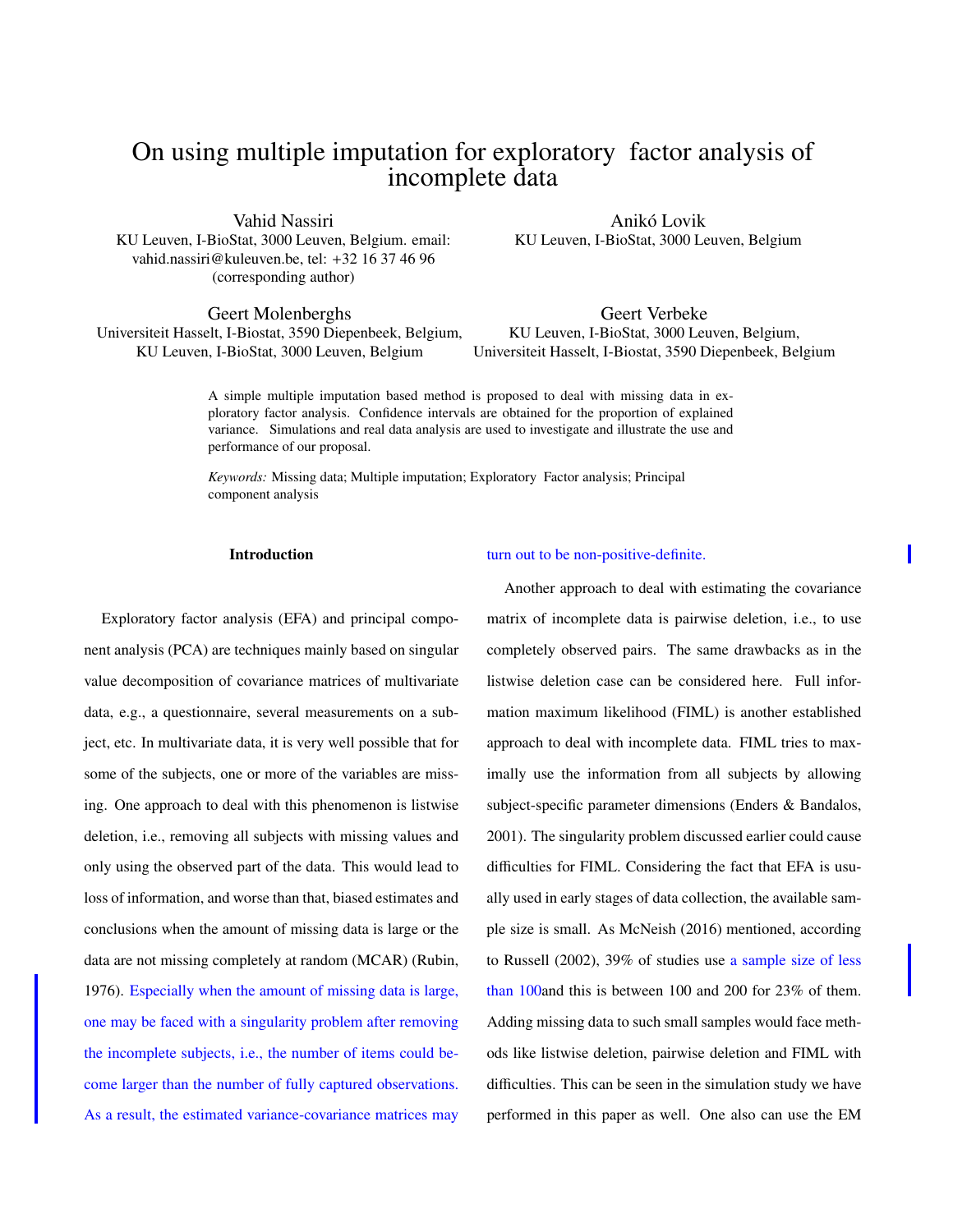algorithm (Dempster, Laird, & Rubin, 1977) to iteratively estimate the covariance matrix of the incomplete data.

Wold & Lyttkens (1969) proposed the nonlinear iterative partial least squares estimation (NIPALS) procedure, which uses an alternating weighted least squares algorithm and estimates principal components one by one in a sequential manner. Gabriel & Zamir (1979) extended NIPALS to directly estimate the desired subspace, rather than sequentially. Iterative principal component analysis (Kiers, 1997) is used to estimate the missing values and the principal components simultaneously. The main difference between iterative PCA and NIPALS is that NIPALS tries to estimate principal components regardless of the missing values, while iterative PCA produces a single imputation for the missing values as well. However, a main problem with the iterative PCA of Kiers (1997) is overfitting, i.e., while IPCA gives a small fitting error, its prediction is poor . This problem would become more serious when the amount of missing data becomes larger. Authors like Josse, Husson, & Pagès (2009) and Ilin & Raiko (2010) proposed a regularized version of iterative PCA to overcome this problem. In this approach, a regularization parameter can control the overfitting, smaller values of this parameter would produce results similar to IPCA and larger values would regularize more. However, performance of this method depends on properly tuning this regularization parameter.

Recently, authors like Josse, Pagès, & Husson (2011), Dray & Josse (2015), Lorenzo-Seva & Van Ginkel (2016), and McNeish (2016) have considered multiple imputation (MI) in the sense of Rubin (Rubin, 2004; Schafer, 1997; Carpenter & Kenward, 2012) to deal with the missing data problem in PCA and EFA. Rubin's multiple imputation first imputes the data using, for example, a joint (Schafer, 1997) or conditional (Van Buuren, 2007) model, then in the second step performs the usual analysis on each completed (imputed) data set. The third and last step uses appropriate combination rules to combine the results from each imputed data set. An appropriate combination rule needs to respect the fact that the imputed data are, after all, unobserved. Thus, it needs to take into account that each missing value is replaced with several plausible values. The focus of the current paper is on this last approach, where the multiple imputation is done prior to the desired analysis, e.g., PCA or EFA.

In this paper, the above problem will be described and difficulties of using MI in case of factor analysis and PCA will be discussed. Possible solutions will be reviewed and an alternative simple solution will be presented. An extensive simulation study will evaluate the proposed method. Also, considering the "Divorce in Flanders" (Mortelmans et al., 2011) dataset as a case study, the application of the proposed method will be illustrated. The paper ends with concluding notes.

## Using multiple imputation and exploratory factor analysis: a review

Consider  $p$  correlated random variables  $X_i'$ =  ${X_{i1}, \ldots, X_{ip}}$  with observed covariance matrix Cov(X), of which the population value is  $\Sigma$ . In general, the idea of principal component analysis is to find as few as possible (uncorrelated) linear combinations of elements of X such that their variance becomes as large as possible (needed) subject to proper standardization. One can show (Johnson & Wichern, 1992) if  $\lambda_1 \geq \lambda_2 \geq \ldots \geq \lambda_p \geq 0$  are the ordered eigenvalues of  $\Sigma$ , and  $(\lambda_i, e_i)$  is the *i*th eigenvalue-eigenvector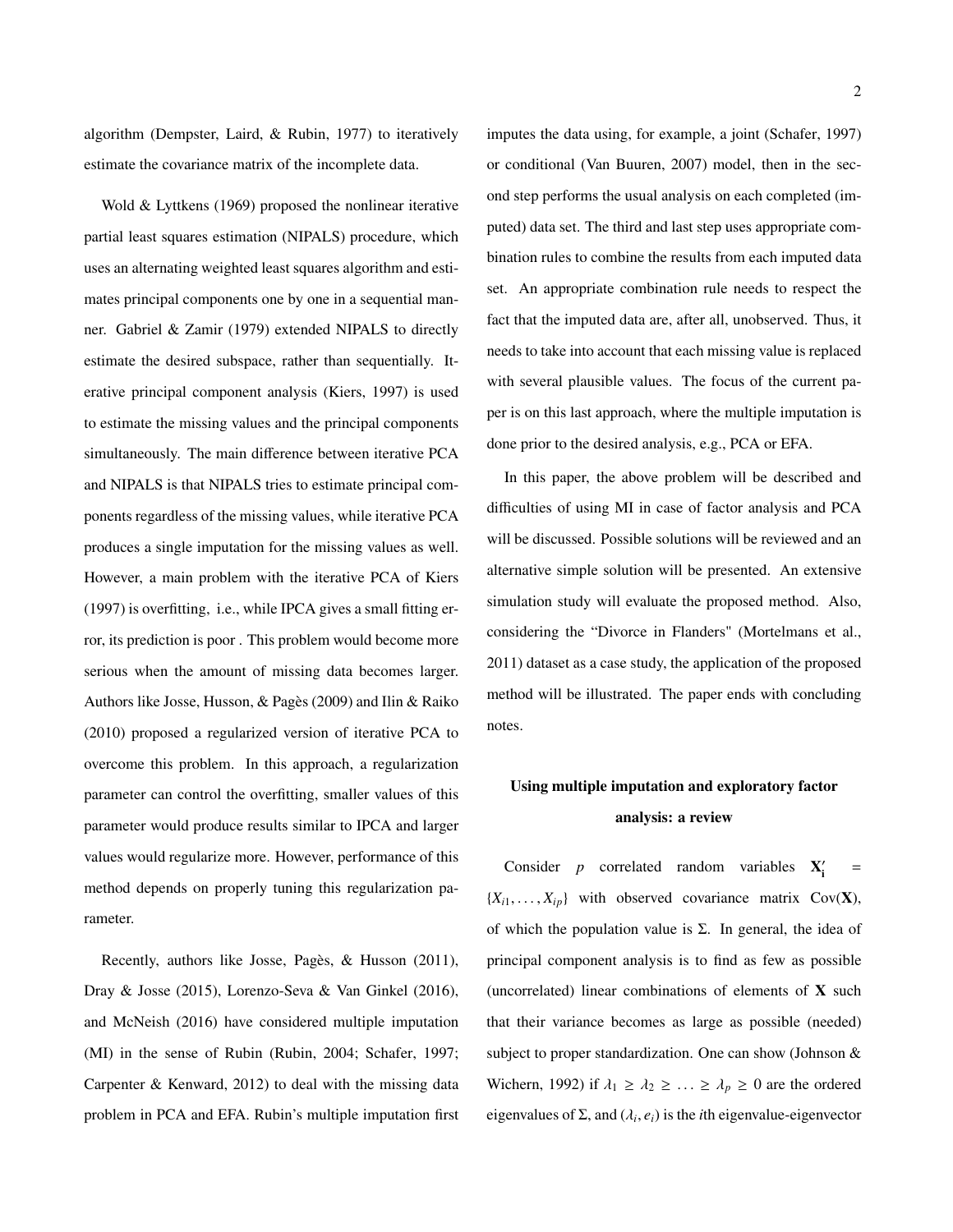pair, then the *i*th principal component is given by:

$$
Y_i = e_i' \mathbf{X}, \ \text{Var}(Y_i) = \lambda_i, \ \text{Cov}(Y_i, Y_k) = 0, \ i \neq k. \tag{1}
$$

As one may see in (1), the PCA (or exploratory factor analysis from a wider perspective) are obtained using singular value decomposition of the covariance (correlation) matrix. The eigenvalues of  $\Sigma$  are the roots of the characteristic polynomial  $|\Sigma - \lambda I|$  where |A| denotes the determinant of matrix *A* and *I* is the identity matrix of the same order as Σ. Obviously, there is no natural ordering among roots of a polynomial. Further, as one may see in  $(1)$ ,  $\lambda_i$  represents a variance. It thus makes sense to order the eigenvalues in a descending manner. Problems arise when using multiple imputation prior to the exploratory factor analysis or PCA.

Consider  $X_{ij}^{(m)}$  as the observed value for *i*th subject (*i* = 1, ..., *N*) of *j*th variable ( $j = 1, \ldots, p$ ) in the *m*th imputed dataset. The eigenvector corresponding to the largest eigenvalue of  $\Sigma^{(m)} = \text{Cov}(X^{(m)})$  gives the structure related to the first latent factor, and there is no guarantee that the eigenvector corresponding to the largest eigenvalue of  $\Sigma^{(k)}$  = Cov( $X^{(k)}$ ) ( $k \neq m$ ) is comparable with the one from the *m*th imputed dataset. In other words, averaging the eigenvectors (principal axes, factor loadings) using the order or the obtained eigenvalues of the covariance matrix estimated from each imputed set is likely to lead to misleading or meaningless results.

Another difficulty of using MI prior to EFA is determining number of factors. While it is necessary to determine a common number of factors across imputed sets of data, there is no guarantee that different methods of determining number of factors would propose the same decision for each and

every sets of imputed data.

In order to overcome these problems, Dray & Josse (2015) have averaged the imputed values to have one single complete dataset. Other authors like Josse et al. (2011) and Lorenzo-Seva & Van Ginkel (2016) proposed to first impute the data, then perform the PCA or factor analysis on each imputed dataset separately. After obtaining the eigenvectors (factor loadings), because of the discussed problem of ordering, one needs an intermediate step before the usual averaging. This step consists of the use of the class of generalized procrustes rotations (Ten Berge, 1977) to make these matrices as similar as possible. After rotating the obtained factor loadings simultaneously, the next step would be the usual averaging. McNeish (2016) has simply generated one set of imputed data to prevent the consequences we have discussed.

One intermediate solution in place of averaging the imputed values (Dray & Josse, 2015) or averaging the factor loadings (Lorenzo-Seva & Van Ginkel, 2016) could be to estimate the covariance matrix from imputed sets of data using Rubin's rules first, and then apply the PCA or exploratory factor analysis on this combined covariance matrix. This proposal will be discussed in the next section.

## Using multiple imputation with factor analysis: a proposal

Consider  $X^{(obs)}$  a dataset with missing values and  $X^{(1)}, \ldots, X^{(M)}$  as the *M* imputed datasets with estimated covariance matrices  $\Sigma^{(1)}, \dots, \Sigma^{(M)}$ . Using Rubin's rules (Rubin, 2004) the multiple imputation estimate of  $\Sigma$  can be obtained as follows: *M*

$$
\widetilde{\Sigma} = \frac{1}{M} \sum_{i=1}^{M} \widehat{\Sigma_M}.
$$
 (2)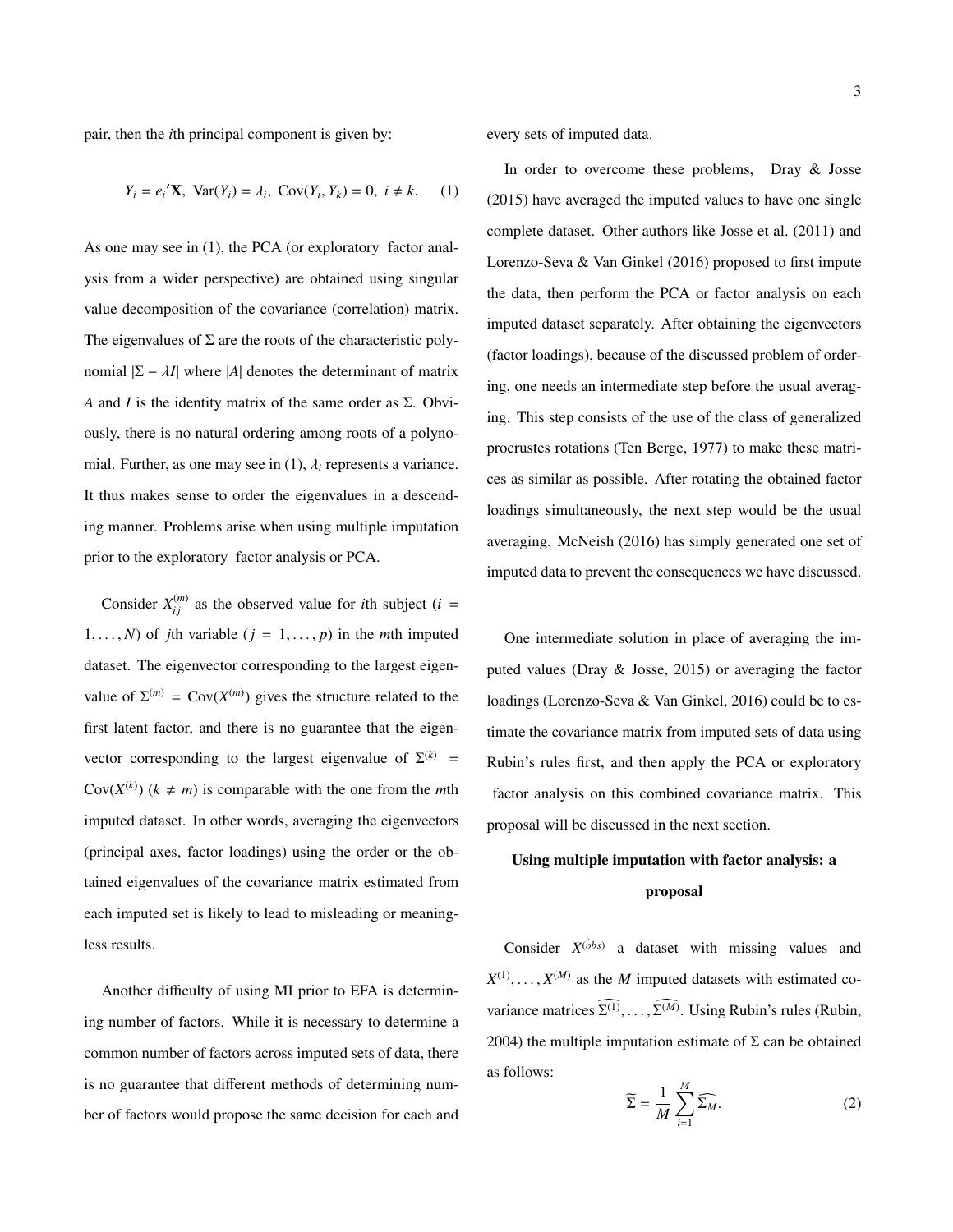Having  $\widetilde{\Sigma}$ , one may perform PCA or EFA directly on it, and then the problem of factor ordering as well as determining the number of factors across imputations would vanish. Of course, that would not come for free. Estimating the covariance matrix first, and then performing EFA would make impossible the direct use of Rubin's combination rules for precision purposes. Therefore, one may consider indirect or alternative solutions. We will consider this point in more detail. It is worth noting that this is not required if no precision estimates are needed, e.g., when principal components are merely calculated for descriptive purposes or, in general, when there is no need to either make inferences about them or select a sufficiently small subset of principal components.

As it was mentioned earlier, an important aspect of PCA or EFA is determining the number of factors or principal axes. While this is an important step in EFA or PCA, it is very well possible that different imputed sets of data suggest different decisions. This problem is also reported in McNeish (2016). While our proposed approach does not suffer from this problem, but still it is an important problem to address when considering MI and EFA.

One popular criterion to determine the number of factors/PCs is the proportion of explained variance. The proportion of explained variance based on the first  $k$  factors,  $\gamma_k$ , is:

$$
\gamma_k = \frac{\sum_{j=1}^k \lambda_j}{\sum_{j=1}^p \lambda_j},\tag{3}
$$

with  $\lambda_i$  as in (1). When using MI, one needs to ensure the correct amount of information present in the data is used. This is also important when estimating  $\gamma_k$ . This can be done by constructing a confidence interval for  $\gamma_k$  using the estimate and variance obtained by properly taking imputation process into account.

In general, even for exploratory factor analysis, it could be more informative to use an interval estimate rather than only a single point estimate to make a decision about, for example, the number of factors. Especially, when the nice properties of such point estimates (unbiasedness, consistency, etc.) are asymptotic. As Larsen & Warne (2010) also mentioned, another reason that encourages us to use confidence intervals in exploratory factor analysis is the American Psychological Association's emphasis on reporting CI's in their publication manual (APA, 2010). Larsen & Warne (2010) proposed CI's for the eigenvalues, here we extend their work and derive confidence intervals for the proportion of explained variance. This can be used to determine the common number of factors across imputed sets of data, while properly taking the imputation process into account. However, the idea is general and can be used for complete data, or other methods for analyzing incomplete data.

Consider  $\Lambda = (\lambda_1, \ldots, \lambda_p)$  and  $\Delta$  a diagonal matrix with  $\lambda_1 \geq \ldots \geq \lambda_p$  as its diagonal elements. For large samples we have (Anderson, 1963; Johnson & Wichern, 1992; Larsen & Warne, 2010):

$$
\widehat{\Lambda} \sim N_p \left( \Lambda, \frac{2}{N} \Delta^2 \right). \tag{4}
$$

Consider  $(\widehat{\Lambda}_i, cov(\widehat{\Lambda}_i))$ , the estimated eigenvalues and its variance from the *i*th imputed dataset  $(i = 1, \ldots, M)$ . Using Rubin's rules (Rubin, 2004), the combined estimates of eigenvalues and their covariance matrix  $(\widetilde{\Lambda}, cov(\widetilde{\Lambda}))$  can be estimated as follows:

$$
\begin{cases}\n\widetilde{\Lambda} = \frac{1}{M} \sum_{i=1}^{M} \widehat{\Lambda}_{i}, \\
\text{cov}(\widetilde{\Lambda}) = \frac{1}{M} \sum_{i=1}^{M} \text{cov}(\widehat{\Lambda}_{i}) + \left(\frac{M+1}{M}\right) \widehat{B}, \\
\widehat{B} = \frac{1}{M-1} \sum_{i=1}^{M} (\widehat{\Lambda}_{i} - \widetilde{\Lambda})(\widehat{\Lambda}_{i} - \widetilde{\Lambda})'.\n\end{cases}
$$
\n(5)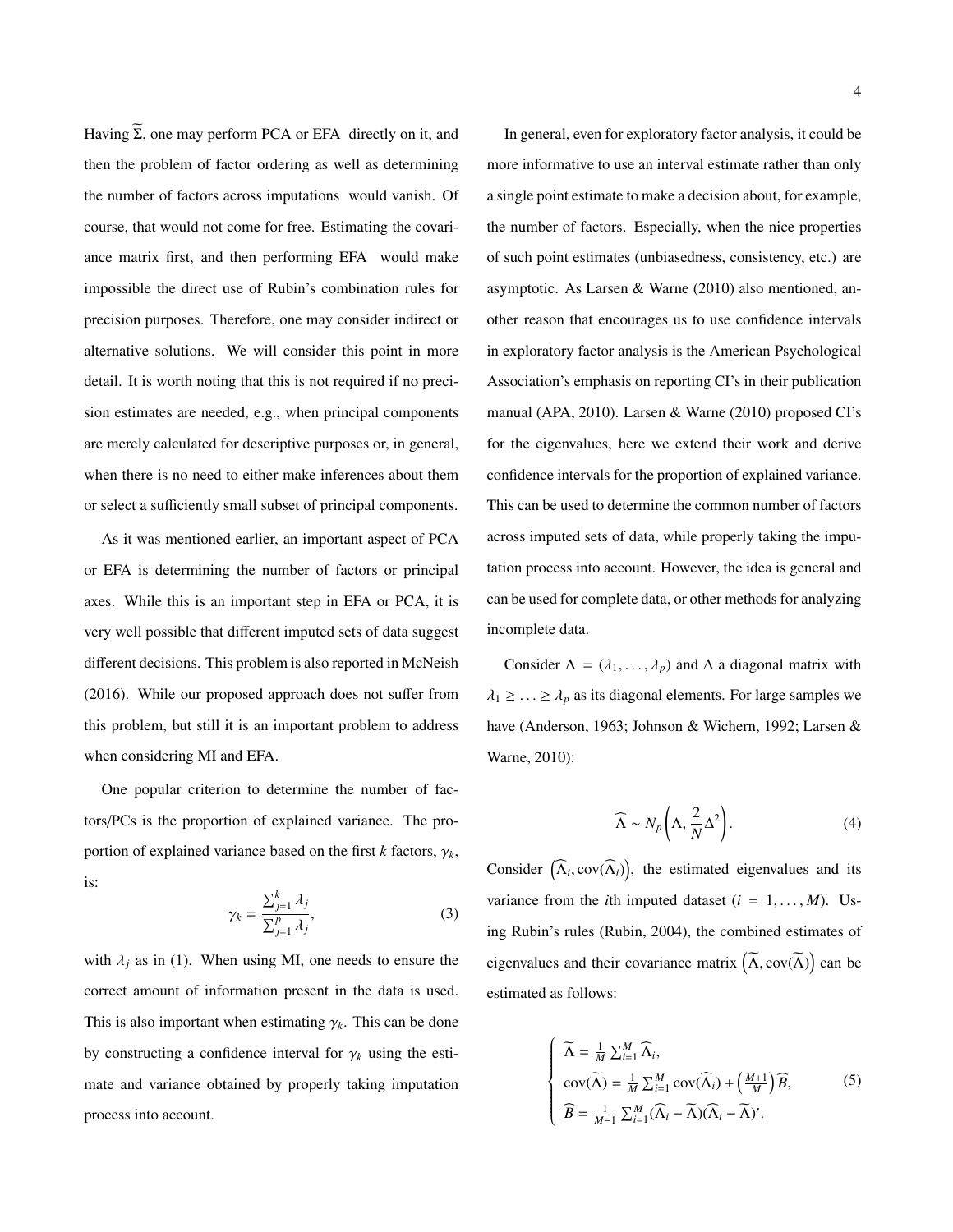For the proportion of explained variance, consider the pair  $(\sum_{j=1}^{k} \widetilde{\lambda}_j, \sum_{j=1}^{p} \widetilde{\lambda}_j)$ . Using (4) and (5) leads to:

$$
cov\left(\begin{array}{c}\sum_{j=1}^{k}\widetilde{\lambda}_{j} \\ \sum_{j=1}^{p}\widetilde{\lambda}_{j}\end{array}\right)=\left(\begin{array}{cc}\sigma_{11} & \sigma_{12} \\ \sigma_{22}\end{array}\right),\tag{6}
$$

with:

$$
\begin{cases}\n\sigma_{11} = A_1 \text{cov}(\widetilde{\Lambda}) A'_1, \\
\sigma_{22} = A \text{cov}(\widetilde{\Lambda}) A', \\
\sigma_{12} = A_1 \text{cov}(\widetilde{\Lambda}) A',\n\end{cases}
$$
\n(7)

where *A* is an all-one row vector of size  $p$  and  $A_1$  as a row vector of size *p* with its first *k* elements equal to 1 and the rest *p* − *k* elements equal to zero.

Now equipped with estimate of  $(\sum_{j=1}^{k} \widetilde{A}_{j}, \sum_{j=1}^{p} \widetilde{A}_{j})$  and its covariance matrix, one needs to construct a confidence interval for their ratio. That can be used to determine a common number of factors across imputations. For constructing a confidence interval of ratio of two possible correlated random variables one can use Fieller's theorem (Fieller, 1954). Fieller's confidence interval for (3) can be calculated as follows:

$$
C_1^2 = \frac{\sigma_{11}}{\left(\sum_{j=1}^k \widetilde{\lambda}_j\right)^2}, \ C_2^2 = \frac{\sigma_{11}}{\left(\sum_{j=1}^p \widetilde{\lambda}_j\right)^2}, \ r = \frac{\sigma_{11}}{\sqrt{\sigma_{11}\sigma_{22}}},
$$

$$
A = C_1^2 + C_2^2 - 2rC_1C_2, \ B = z_{\alpha/2}^2 C_1^2 C_2^2 (1 - r^2),
$$

$$
L = \widetilde{\gamma_k} \frac{1 - z_{\alpha/2}^2 r C_1 C_2 - z_{\alpha/2} \sqrt{A - B}}{1 - z_{\alpha/2}^2 C_2^2},
$$
 (8)

$$
U = \widetilde{\gamma_k} \frac{1 - z_{\alpha/2}^2 r C_1 C_2 + z_{\alpha/2} \sqrt{A - B}}{1 - z_{\alpha/2}^2 C_2^2}.
$$
 (9)

Note that the confidence limits in (8) and (9) are general and one can replace  $\widetilde{\Lambda}$  and cov( $\widetilde{\Lambda}$ ) with an estimate and its covariance obtained from any other method, and all of the equations are still valid.

The results in (4) are only valid for large samples. For small samples or where the normality assumption is violated we propose a bootstrap confidence interval (Efron & Tibshirani, 1994). Based on Shao & Sitter (1996), we propose the following procedure to construct a bootstrap confidence interval for the proportion of explained variance for incomplete data using multiple imputation:

- 1. Take a bootstrap sample (a sample with replacement of size *N*, the same size as in the original data) from the incomplete data.
- 2. Impute this incomplete sample only ONCE using a predictive model.
- 3. Estimate the covariance matrix of the imputed data, perform EFA and compute the proportion of explained variance.
- 4. Repeat 1-3, e.g., 1000 times.
- 5. The  $100(1 \alpha)$ % confidence interval follows from the  $\alpha/2$  and  $1 - \alpha/2$  quantiles of the bootstrapped proportions of explained variance."

While the main use of constructing confidence intervals for the proportion of explained variance is to select the number of factors, it can be used for other purposes as well. It is well-known (Harville, 1997) that  $tr(\sum_{m=1}^{M} \Sigma_m) = \sum_{m=1}^{M} tr(\Sigma_m)$ where tr denotes the trace of the matrix. As  $tr(A_n) = \sum_{j=1}^p \lambda_j$ , where  $\lambda_j$  ( $j = 1, ..., p$ ) are the eigenvalues, by estimating  $\Sigma$ using (2), the sum of all of the eigenvalues would not change. But unfortunately, as Fan (1949) has shown, for matrices *A*, *B*, and  $C = A + B$ , with eigenvalues  $\alpha_i$ ,  $\beta_i$ ,  $\delta_i$  in descending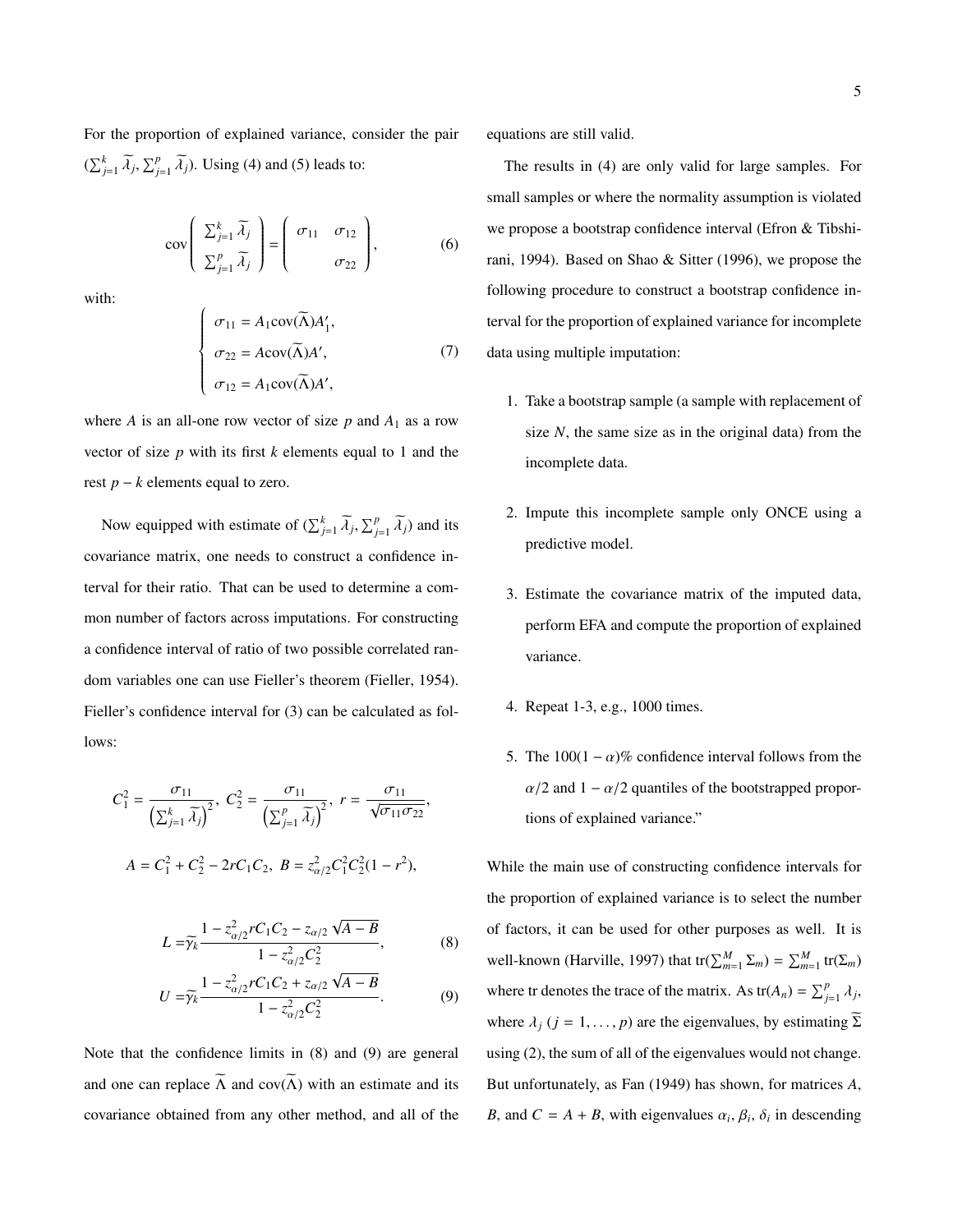order, respectively, that for any  $k$ ,  $1 \le k \le p$ , we have:

$$
\sum_{i=1}^{k} \delta_i \le \sum_{i=1}^{k} \alpha_i + \sum_{i=1}^{k} \beta_i.
$$
 (10)

This would mean that the proportion of explained variance obtained using eigenvalues of  $\widetilde{\Sigma}$  in (2) is always smaller than  $\widetilde{\gamma_k} = \sum_{j=1}^k \widetilde{\lambda_j} / \sum_{j=1}^p \widetilde{\lambda_j}$ . In case that the proportion of explained variance obtained from  $\widetilde{\Sigma}$  is far out of the computed CI, one needs to use our proposed method cautiously.

This phenomenon points out that either using  $\widetilde{\Sigma}$ , one may explain a much smaller proportion of variance with the same number of factors compared with averaging the factor loadings directly. Or this would suggest, for the given *k*, that the set of selected factors across the imputations are different, i.e., no matter the order, different sets of factors are selected in some of the imputed datasets. At any rate, in case of such occurrence we suggest to try other approaches as a sensitivity analysis.

Note that, the CI computed here is for  $\sum_{i=1}^{M} \hat{\gamma}_k$  and not for  $\widetilde{\gamma}_k$ . Therefore, using such CI's to determine the number of factors with our proposed approach is beneficial to study the validity, etc., but it is not necessary. However, this will be necessary when users want to pool the factor loadings directly, because in that case determining the common number of factors is an important issue.

The proposed method in this section together with Fieller and bootstrap confidence intervals are implemented in R package mifa (mifa, 2017). The documentation prepared for this package gives explanations and examples on using it. One can use this package to impute the incomplete data using fully conditional specification approach (Van Buuren, 2007), then estimate the covariance matrix using the imputed data.

Also, to construct Fieller and bootstrap CI's for the proportion of explained variance for given numbers of factors. The information on how to install it is presented in the Appendix.

### Simulations

In order to evaluate the proposed methodology an extensive simulation is performed in this section. The simulation consists of three main steps. 1- generating the data, 2- creating missing values, 3- analyzing the data. These three steps were replicated 1000 times. Let briefly go over each step.

In order to generate the data, first of all a covariance matrix was generated by solving the inverse eigenvalue problem, i.e., for a given set of eigenvalues, a covariance matrix was generated using eigeninv package in R. The eigenvalues vector used for this simulation is as follows:

$$
\Lambda = (50.0, 48.0, 45.0, 25.0, 20.0, 10.0, 5.0, 5.0, 1.0, 1.0, 0.5, 0.5, 0.5, 0.1, 0.1). \quad (11)
$$

After generating the covariance matrix, its Cholesky decomposition was used to produce a set of correlated items. The sample size is set to  $N = 100$  and the number of items were  $p = 15$ .

For each simulated dataset, two missing data mechanisms were applied from the extreme categories: non-monotone missing completely at random (MCAR) and monotone missing not at random (MNAR). Consider  $X_{ij}$  the *i*th observation for the *j*th item. For creating a non-monotone MCAR mechanism, if a random number generated from  $Uniform(0,1)$  becomes smaller than a predefined  $p_{miss,MCAR}$ , then  $X_{ij}$  is set as missing. For a small amount of missing data *<sup>p</sup>miss*,*MCAR* is set to 0.05, for a large amount of missing data it is set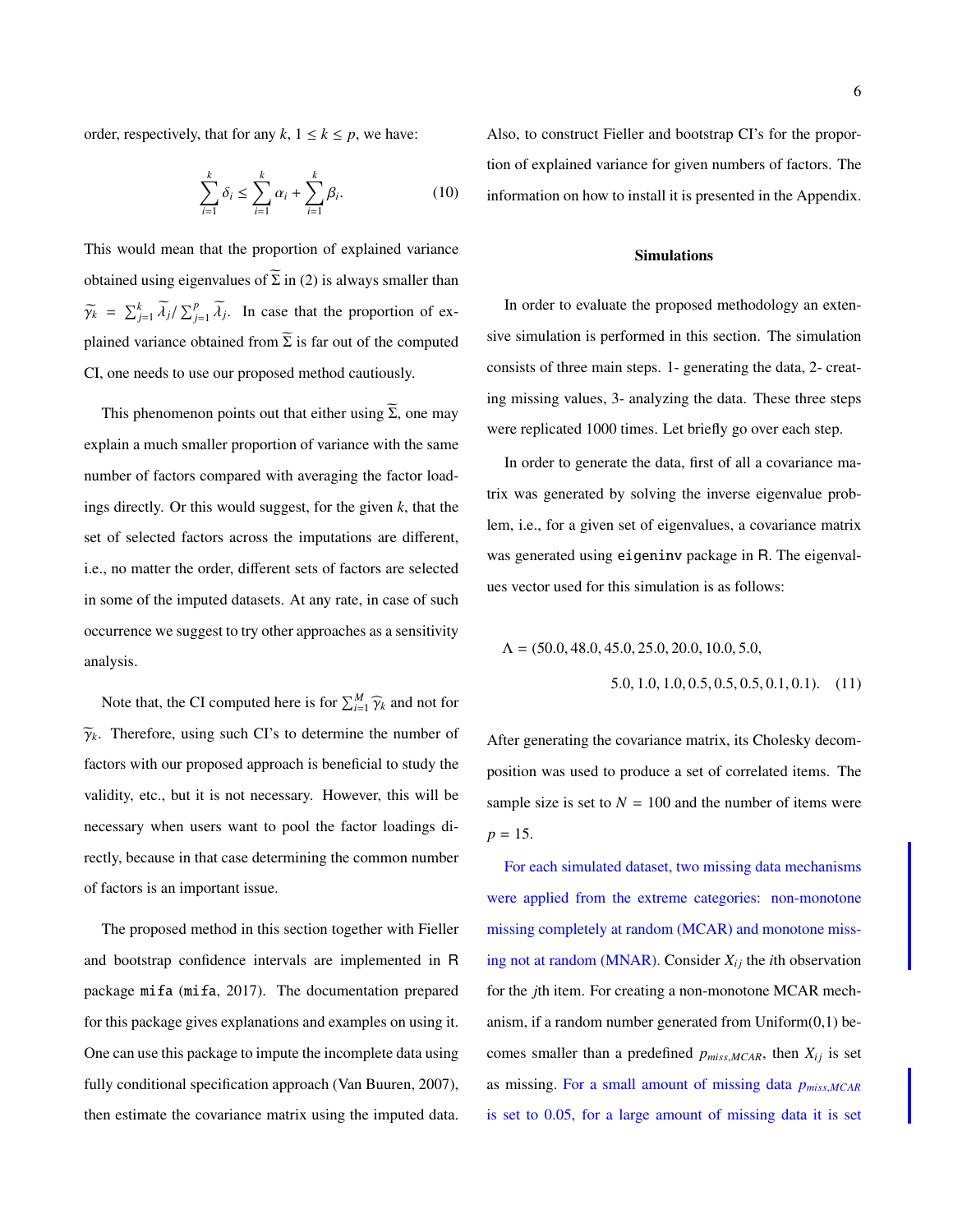to 0.3. For monotone MNAR the *<sup>p</sup>miss*,*MNAR* is computed as  $\exp(\alpha + \beta X_{ij}) / (1 + \exp(\alpha + \beta X_{ij}))$  for  $\beta = 1$ , and  $\alpha = -10$ in case of a large amount of missing data, and  $\alpha = -13$  for generating a small amount of missing data. If a random number generated from a  $Uniform(0,1)$  becomes smaller than  $p_{miss,MNAR}$ , then  $X_{lj}$ 's for  $l = i, ..., N$  are set as missing. The averaged Pearson correlation (over 15 items and 1000 replications) between the data prior to deletion and the missing data indicator is computed as 0.041 with (−0.155, <sup>0</sup>.234) 95% confidence interval for the small amount of missing data, and 0.033 (−0.162, <sup>0</sup>.226) for the large amount of missing data. Note, a correlation between a metric and a categorical variable is typically somewhat lower; our intuition stems from Pearson correlations among continuous variables. Table 1 shows a summary of proportion of observed part of sample in 1000 replications of the simulations.

Table 1

*Summary (mean, median and standard deviation (SD) over 1000 replications) of proportion of observed part of generated samples for di*ff*erent scenarios over 1000 replications.*

| Missing | Mechanism   | Mean  | Median | SD.   |
|---------|-------------|-------|--------|-------|
| Small   | <b>MCAR</b> | 0.950 | 0.950  | 0.006 |
|         | <b>MNAR</b> | 0.947 | 0.950  | 0.030 |
| Large   | <b>MCAR</b> | 0.700 | 0.700  | 0.012 |
|         | <b>MNAR</b> | 0.693 | 0.696  | 0.057 |

The covariance matrix of incomplete data was estimated using the following methods:

- 1. Complete: for the complete data, before creating the missing values. This can be used as the reference to evaluate other methods.
- 2. Listwise deletion: this method ignores every row with missing values and estimates the covariance matrix using other rows. This can be done by setting use='complete.obs' in the function cov in R base

functions.

- 3. Pairwise: this method uses all completely observed pairs to estimate the covariance matrix. This can be done by setting use='pairwise.complete.obs' in R base functions.
- 4. EM: this method uses the EM algorithm to compute the covariance matrix. This can be done using the function em.norm in the R package norm.
- 5. FIML: this method uses full information maximum likelihood to compute the covariance matrix of the incomplete data. This can be done using the function corFiml in the R package psych.
- 6. IPCA-reg: this method uses regularized iterative principal component analysis to impute and estimate the covariance matrix of incomplete data. This can be done using imputePCA function in R package missMDA.
- 7. MI: this method uses our proposal, the imputation model is based on fully conditional specification (Van Buuren, 2007) implemented in R package mice with a function with the same name.

Note that the maximum number of iterations for both the EM algorithm and regularized IPCA was set as 1000. Also, the regularization parameters in IPCA-reg is set as 1 (the default). For MI, when the amount of missing data was small, 10 imputations were considered, and for a large amount of missing data the incomplete data was imputed 30 times. The imputation was done using the Predictive Mean Matching (PMM) method (Little, 1988; Vink, Frank, Pannekoek, & Buuren, 2014). Also, the iterations per imputation was set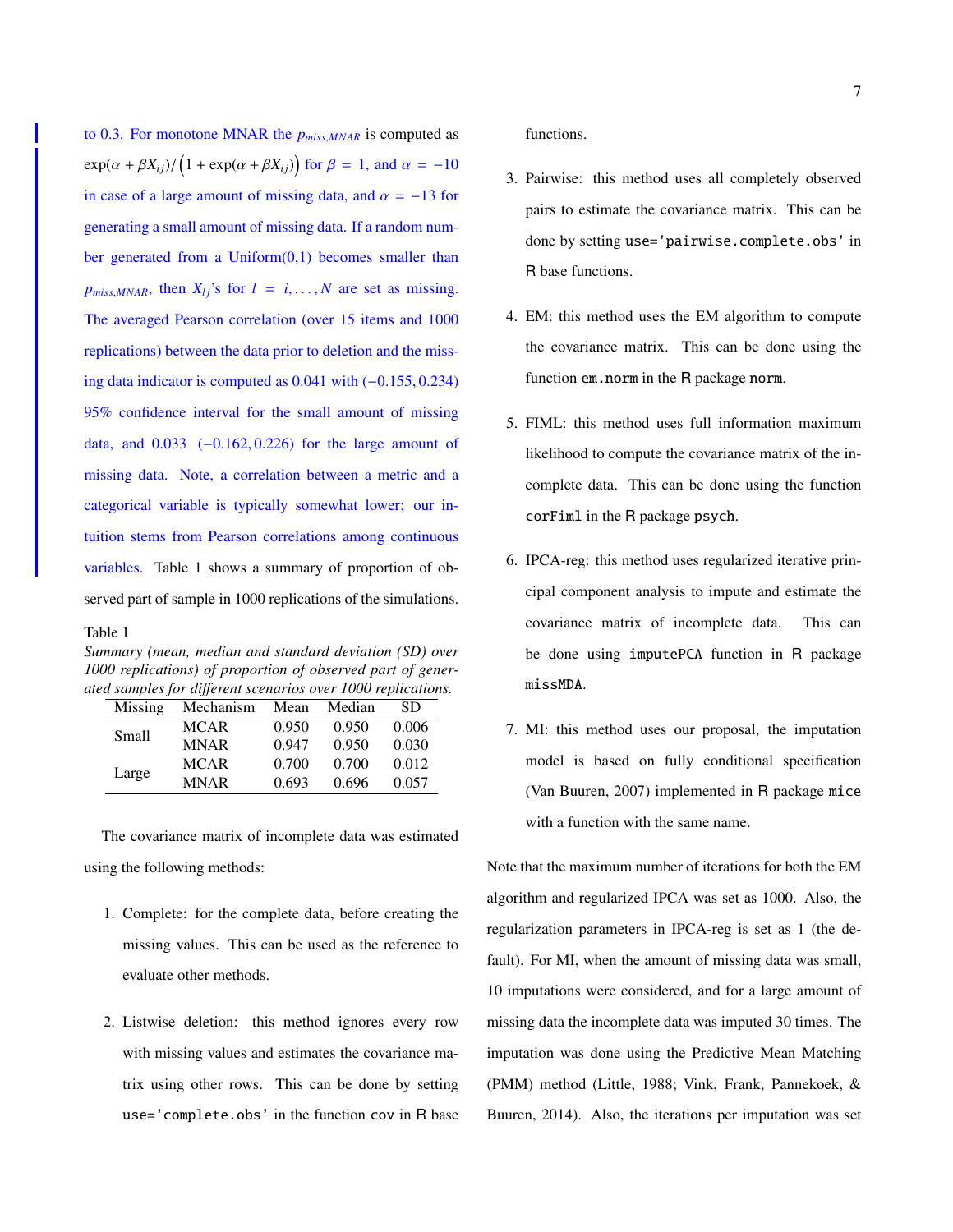as 5. Furthermore, 500 sub-samples were used to construct the bootstrap CI's.

In order to summarize the results of the imputation we have considered three main aspects: 1- the number of times each of the methods could actually lead to a positive-definite covariance estimate, 2- for cases which a positive-definite covariance was estimated, how it could be evaluated compared with the covariance estimated using complete data, 3 the proportion of explained variance in comparison with the one obtained from complete data.

Table 2 shows the proportion of times each method led to a PD covariance matrix. Note that in case of e.g., singularity, methods like listwise deletion, pairwise deletion, and FIML would lead to a non-PD covariance matrix.

#### Table 2

*Proportion of times (out of 1000 replications) each method led to a positive definite covariance estimate.*

|                  |             | Small       | Large       |             |  |
|------------------|-------------|-------------|-------------|-------------|--|
|                  | <b>MCAR</b> | <b>MNAR</b> | <b>MCAR</b> | <b>MNAR</b> |  |
| Listwise         | 1.000       | 0.978       | 0.000       | 0.833       |  |
| Pairwise         | 0.518       | 0.926       | 0.002       | 0.153       |  |
| EM               | 1.000       | 1.000       | 1.000       | 1.000       |  |
| FIML             | 0.518       | 0.926       | 0.002       | 0.153       |  |
| Regularized IPCA | 1.000       | 1.000       | 1.000       | 1.000       |  |
| МI               | 1.000       | 1.000       | 1.000       | 1.000       |  |

For comparing the estimates obtained using each method with the one from the complete data we use a Mahalanobis distance (Mahalanobis, 1936)-based measure *<sup>d</sup>*(*<sup>S</sup> comp*. , *<sup>S</sup> miss*.) as follows:

$$
d(S_{comp.}, S_{miss.}) = \sqrt{\delta^T \left\{ \text{Var}[\text{vech}(S_{comp.})] \right\}^{-1} \delta}, \qquad (12)
$$

where  $\delta$  = vech( $S_{miss.}$  –  $S_{comp.}$ ) and Var[vech( $S_{comp.}$ )] =  $2(N-1)HS_{comp.} \otimes S_{comp.}H$ , with *H* the elimination matrix, ⊗ the Kronecker product and vech the half vectorized version of the covariance matrix, i.e., the diagonal and upper (or lower) triangular elements. Figure 1 shows this measure for covariance matrices estimated using different methods compared with complete data. To see the effect of sample size, for small amounts of missing values with MNAR mechanism the simulation is repeated for  $n = 100, 1000$ , and 5000. Figure 2 shows (12) for covariance matrices estimated using different methods, compared with complete data for replications that such a covariance could be estimated. As one may see, for large samples, most of the methods are behaving similarly. But for small samples, which are frequent in practice, selecting an appropriate method is important.

Furthermore, for comparing the proportion of explained variance using complete data and other methods, their difference is taken as the measure:  $\hat{\gamma}_{k_{miss.}} - \hat{\gamma}_{k_{comp.}}$ . Boxplots in Figures 3, 4, 5, and 6 show the difference between  $\hat{\gamma}_k$  for covariance estimated using incomplete data with the one estimated using complete data with different methods in different scenarios. This is computed for all possible values of *k*  $(k = 1, \ldots, 15)$ .

In addition to these, the Fieller and bootstrap confidence intervals are computed for the MI method. Tables 3 and 4 shows the averaged (over 1000 replications) of the estimated  $\widehat{\gamma}_k$  and its confidence interval for  $k = 1, \ldots, 10$ .

As one may see in Table 2, methods like listwise deletion, pairwise deletion, and FIML would fail to estimate a positive definite covariance matrix, and the rate of this failure increases with amount of missing values. However, the EM algorithm, regularized IPCA, and MI would always find an estimate, though for larger amount of missing value this would take more time, i.e., more iterations or a larger number of imputations.

Figure 1 shows when the missing data are MCAR and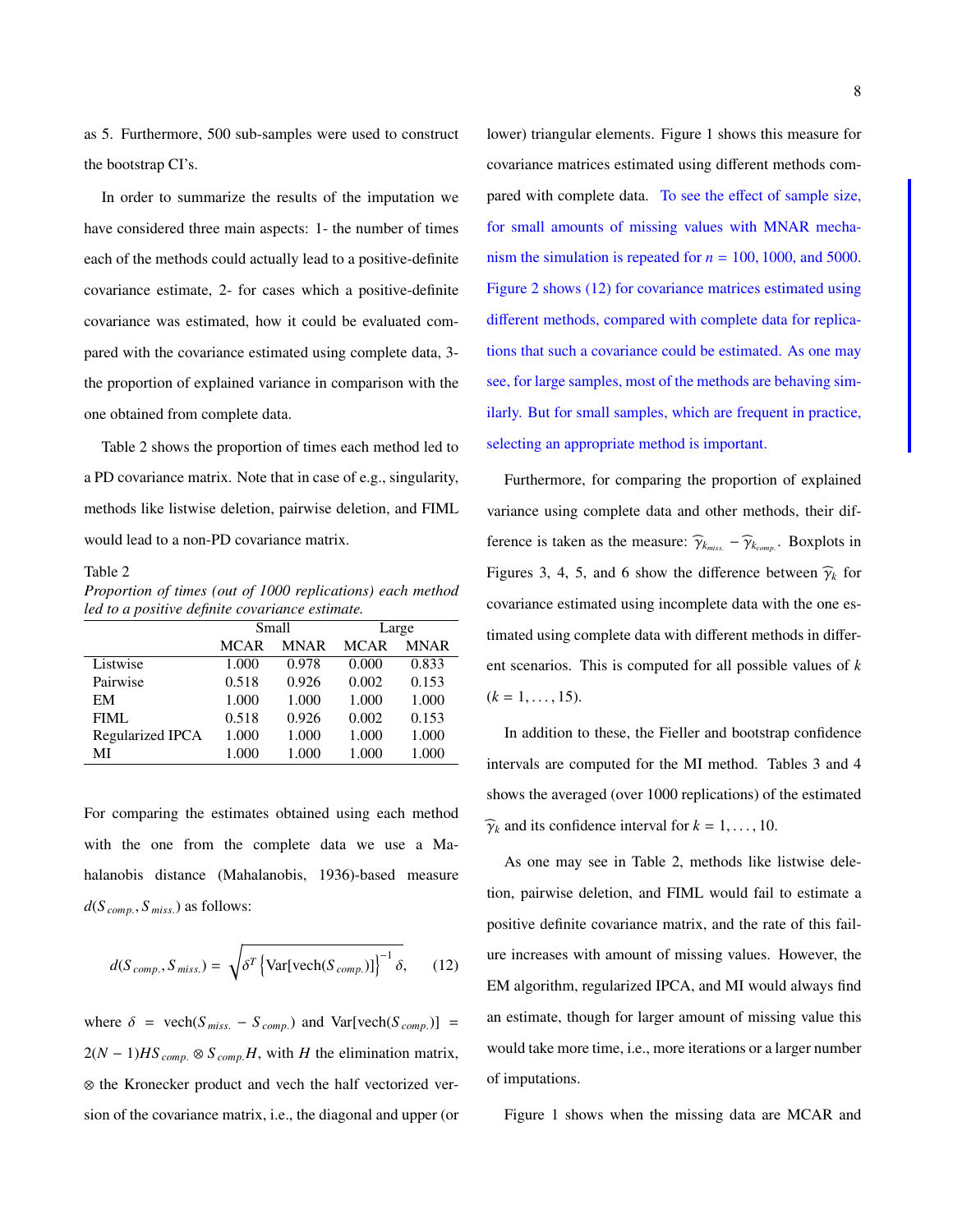

*Figure 1*. Boxplots of computed distance in (12) between the estimated covariances using complete data and different methods.



*Figure 2*. Boxplots of computed distance in (12) between the estimated covariances using complete data and different methods for small of amount of MNAR missing data for *<sup>n</sup>* <sup>=</sup> <sup>100</sup>, <sup>1000</sup>, 5000.

their amount is small then almost all of the methods provide acceptable results, though, listiwise deletion and pairwise deletion are not as good. In general, the EM algorithm, regularized IPCA and MI provide comparable results, though, as it is observable in Figure 1, MI is always at least as good as its competitors.

Looking at Figures 3, 4, 5, and 6, when it comes to estimating the proportion of explained variance, again



*Figure 3*. Boxplots of difference of the estimated proportion of explained variance using different methods with complete data ( $\widehat{\gamma}_{k_{miss.}} - \widehat{\gamma}_{k_{comp.}}$ ) for MCAR- low scenario.



*Figure 4*. Boxplots of difference of the estimated proportion of explained variance using different methods with complete data ( $\widehat{\gamma}_{k_{miss.}} - \widehat{\gamma}_{k_{comp.}}$ ) for MNAR- low scenario.

for MCAR-small scenario, all methods perform acceptably good, specially when we look at  $k = 5$  and  $k = 6$  which are the desirable number of factors. However, when the mechanism becomes MNAR, or the amount of missing data increases, some biased results can be observed in comparison with estimated  $\gamma_k$  from the complete data. In that sense, MI has an overall better performance. Note that one would be able to get better results from regularized IPCA by tuning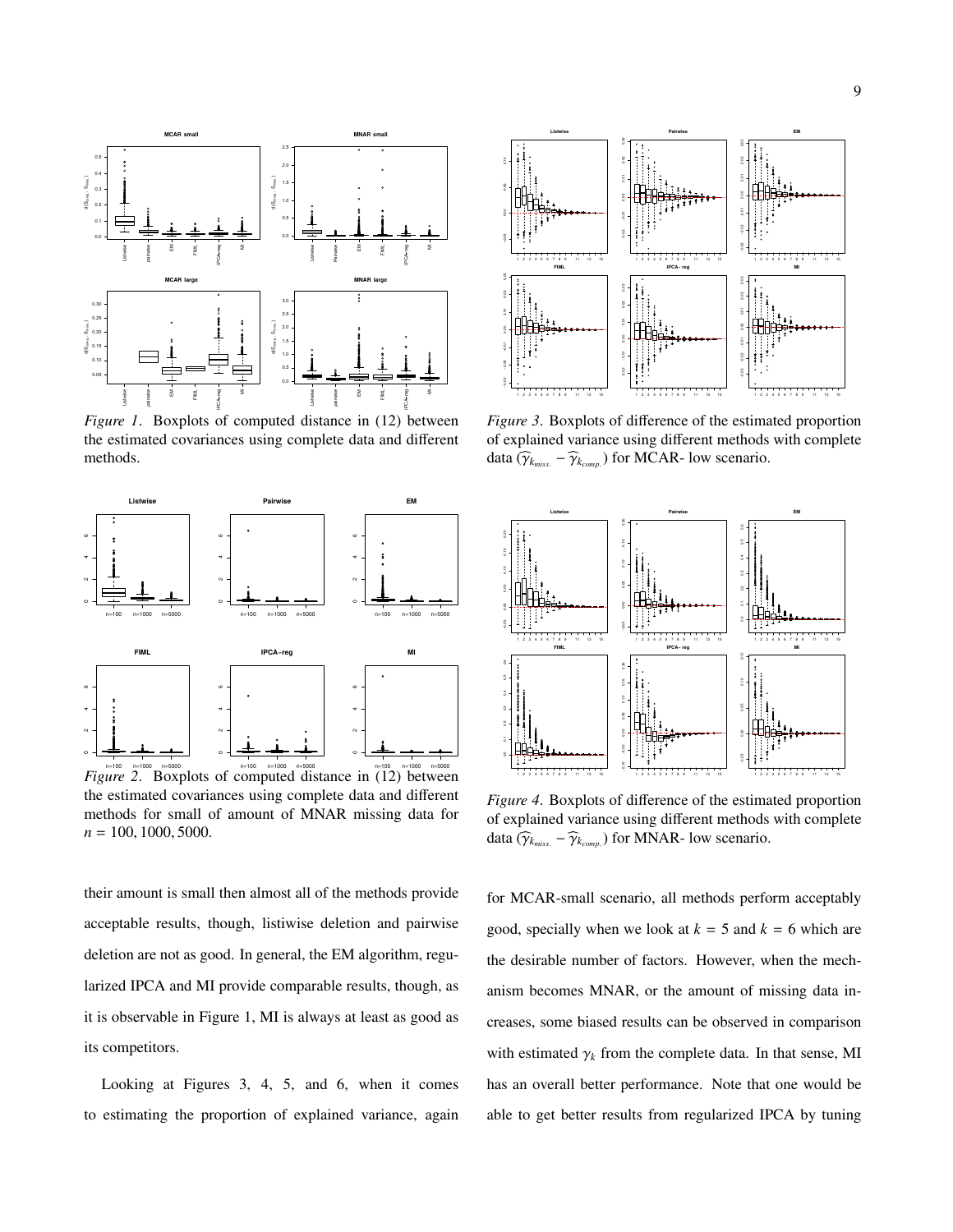

*Figure 5*. Boxplots of difference of the estimated proportion of explained variance using different methods with complete data  $(\widehat{\gamma}_{k_{miss}} - \widehat{\gamma}_{k_{comp}})$  for MCAR- high scenario. The methods which are not presented could not be computed in none of which are not presented could not be computed in none of 1000 replications.



*Figure 6*. Boxplots of difference of the estimated proportion of explained variance using different methods with complete data ( $\widehat{\gamma}_{k_{miss.}} - \widehat{\gamma}_{k_{comp.}}$ ) for MNAR- high scenario.



*Figure 7*. Boxplots of difference of the estimated proportion of explained variance using MI directly with complete data  $(\widehat{\gamma}_{k_{miss.}} - \widehat{\gamma}_{k_{comp.}})$  for different scenarios.

*Small amount of missing data: the proportion of explained variance using averaged covariance, its confidence interval using Fieller's method and bootstrap for*  $k = 1, \ldots, 10$  *and the coverage (the proportion of times each CI includes the true proportion of explained variance).*

|             |                |                      |       | Fieller |          |       | Bootstrap |          |
|-------------|----------------|----------------------|-------|---------|----------|-------|-----------|----------|
|             | k              | $\widehat{\gamma_k}$ | Lower | Upper   | Coverage | 2.5%  | 97.5%     | Coverage |
|             | 1              | 0.279                | 0.215 | 0.342   | 1.000    | 0.261 | 0.363     | 0.931    |
|             | $\overline{c}$ | 0.507                | 0.444 | 0.568   | 1.000    | 0.487 | 0.590     | 0.974    |
|             | 3              | 0.691                | 0.642 | 0.737   | 1.000    | 0.667 | 0.752     | 0.998    |
|             | $\overline{4}$ | 0.809                | 0.775 | 0.841   | 1.000    | 0.794 | 0.853     | 0.998    |
| <b>MCAR</b> | 5              | 0.895                | 0.875 | 0.913   | 1.000    | 0.884 | 0.920     | 1.000    |
|             | 6              | 0.940                | 0.928 | 0.951   | 1.000    | 0.934 | 0.955     | 1.000    |
|             | 7              | 0.965                | 0.957 | 0.972   | 1.000    | 0.962 | 0.975     | 0.993    |
|             | 8              | 0.984                | 0.981 | 0.987   | 1.000    | 0.983 | 0.988     | 1.000    |
|             | 9              | 0.989                | 0.987 | 0.991   | 1.000    | 0.988 | 0.992     | 0.963    |
|             | 10             | 0.993                | 0.991 | 0.994   | 1.000    | 0.993 | 0.995     | 0.899    |
|             | 1              | 0.292                | 0.223 | 0.375   | 1.000    | 0.272 | 0.413     | 0.861    |
|             | $\overline{c}$ | 0.518                | 0.456 | 0.595   | 1.000    | 0.501 | 0.630     | 0.855    |
|             | 3              | 0.695                | 0.647 | 0.750   | 1.000    | 0.676 | 0.776     | 0.931    |
|             | $\overline{4}$ | 0.811                | 0.778 | 0.849   | 1.000    | 0.799 | 0.867     | 0.926    |
| <b>MNAR</b> | 5              | 0.895                | 0.876 | 0.916   | 1.000    | 0.886 | 0.927     | 0.986    |
|             | 6              | 0.940                | 0.928 | 0.952   | 1.000    | 0.934 | 0.959     | 0.988    |
|             | 7              | 0.965                | 0.958 | 0.973   | 1.000    | 0.963 | 0.977     | 0.928    |
|             | 8              | 0.984                | 0.981 | 0.987   | 1.000    | 0.983 | 0.989     | 0.984    |
|             | 9              | 0.989                | 0.987 | 0.991   | 1.000    | 0.989 | 0.993     | 0.886    |
|             | 10             | 0.993                | 0.992 | 0.994   | 1.000    | 0.993 | 0.996     | 0.830    |

### Table 4

*Large amount of missing data: the proportion of explained variance using averaged covariance, its confidence interval using Fieller's method and bootstrap for*  $k = 1, \ldots, 10$  *and the coverage (the proportion of times each CI includes the true proportion of explained variance).*

|             |                |                      |       | Fieller |          | Bootstrap |       |          |
|-------------|----------------|----------------------|-------|---------|----------|-----------|-------|----------|
|             | k              | $\widehat{\gamma_k}$ | Lower | Upper   | Coverage | 2.5%      | 97.5% | Coverage |
|             | 1              | 0.286                | 0.220 | 0.370   | 1.000    | 0.269     | 0.398 | 0.665    |
|             | $\overline{2}$ | 0.512                | 0.452 | 0.594   | 1.000    | 0.498     | 0.625 | 0.628    |
|             | 3              | 0.691                | 0.645 | 0.754   | 1.000    | 0.675     | 0.778 | 0.718    |
|             | $\overline{4}$ | 0.810                | 0.780 | 0.855   | 1.000    | 0.801     | 0.873 | 0.630    |
| <b>MCAR</b> | 5              | 0.894                | 0.876 | 0.921   | 1.000    | 0.887     | 0.932 | 0.717    |
|             | 6              | 0.939                | 0.929 | 0.956   | 1.000    | 0.936     | 0.963 | 0.665    |
|             | 7              | 0.964                | 0.959 | 0.975   | 1.000    | 0.965     | 0.980 | 0.522    |
|             | 8              | 0.983                | 0.980 | 0.988   | 1.000    | 0.982     | 0.990 | 0.747    |
|             | 9              | 0.988                | 0.987 | 0.992   | 1.000    | 0.989     | 0.994 | 0.430    |
|             | 10             | 0.992                | 0.992 | 0.995   | 0.964    | 0.993     | 0.997 | 0.274    |
|             | 1              | 0.305                | 0.240 | 0.437   | 1.000    | 0.289     | 0.506 | 0.861    |
|             | $\overline{c}$ | 0.524                | 0.478 | 0.648   | 0.990    | 0.520     | 0.703 | 0.855    |
|             | 3              | 0.688                | 0.658 | 0.784   | 0.974    | 0.688     | 0.823 | 0.931    |
|             | $\overline{4}$ | 0.805                | 0.787 | 0.871   | 0.950    | 0.804     | 0.896 | 0.926    |
| <b>MNAR</b> | 5              | 0.887                | 0.875 | 0.926   | 0.950    | 0.882     | 0.941 | 0.986    |
|             | 6              | 0.934                | 0.928 | 0.958   | 0.945    | 0.930     | 0.967 | 0.988    |
|             | 7              | 0.962                | 0.958 | 0.976   | 0.917    | 0.960     | 0.982 | 0.928    |
|             | 8              | 0.981                | 0.979 | 0.988   | 0.910    | 0.979     | 0.990 | 0.984    |
|             | 9              | 0.988                | 0.987 | 0.992   | 0.891    | 0.987     | 0.994 | 0.886    |
|             | 10             | 0.992                | 0.992 | 0.995   | 0.842    | 0.992     | 0.997 | 0.830    |

the regularization parameter. Here we have used the default value of the function imputePCA in R package missMDA. That could be another reason to prefer MI over regulazrized IPCA in this case, since no tuning is needed for MI.

In order to compare the results when using our proposal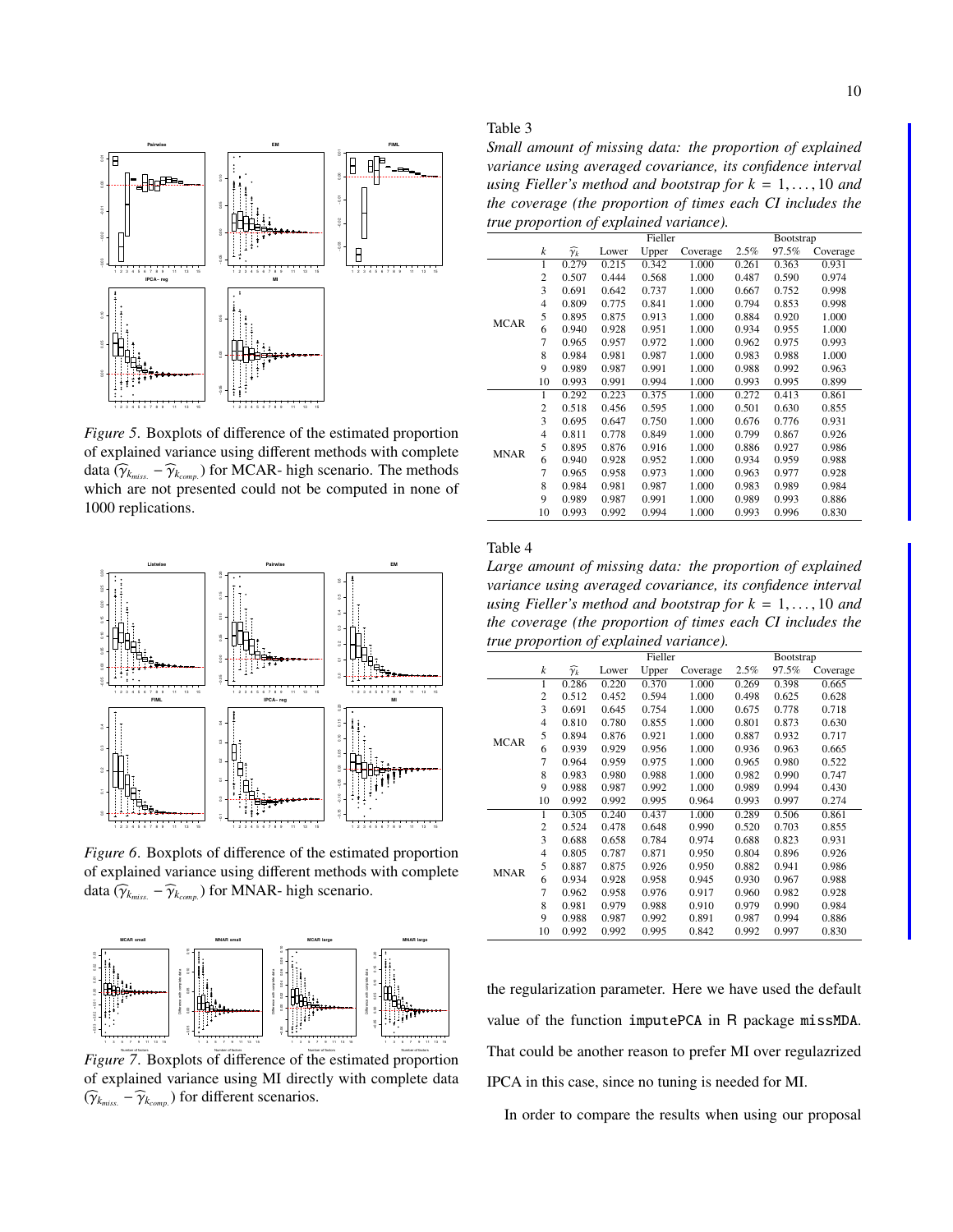*MCAR mechanism–small amount of missing data: the proportion of times the estimated the proportion of explained variance falls within Fieller and bootstrap confidence intervals.* 'Y' stands for yes (the CI includes the estimated  $\gamma_k$ ) and *'N'* stands for no (the CI does not include the estimated  $\gamma_k$ ). *The first letter corresponds to complete data and the seconds letter stands for our approach, e.g. YY means the estimated*  $\gamma_k$  *in both cases is included in the CI and YN means the estimated* <sup>γ</sup>*<sup>k</sup> from complete data is included in the CI, but the one from*  $\Sigma$  *does not included in the CI.* 

|                |       |       | Fieller |           | <b>B</b> ootstrap |       |       |           |  |
|----------------|-------|-------|---------|-----------|-------------------|-------|-------|-----------|--|
| k              | YY    | YN    | NY      | <b>NN</b> | YY                | YN    | NY    | <b>NN</b> |  |
| $\mathbf{1}$   | 1.000 | 0.000 | 0.000   | 0.000     | 0.880             | 0.032 | 0.051 | 0.037     |  |
| $\overline{c}$ | 1.000 | 0.000 | 0.000   | 0.000     | 0.946             | 0.011 | 0.028 | 0.015     |  |
| 3              | 1.000 | 0.000 | 0.000   | 0.000     | 0.992             | 0.002 | 0.006 | 0.000     |  |
| 4              | 1.000 | 0.000 | 0.000   | 0.000     | 0.995             | 0.002 | 0.003 | 0.000     |  |
| 5              | 1.000 | 0.000 | 0.000   | 0.000     | 0.999             | 0.000 | 0.001 | 0.000     |  |
| 6              | 1.000 | 0.000 | 0.000   | 0.000     | 0.999             | 0.000 | 0.001 | 0.000     |  |
| 7              | 0.999 | 0.000 | 0.001   | 0.000     | 0.950             | 0.006 | 0.043 | 0.001     |  |
| 8              | 1.000 | 0.000 | 0.000   | 0.000     | 1.000             | 0.000 | 0.000 | 0.000     |  |
| 9              | 1.000 | 0.000 | 0.000   | 0.000     | 0.904             | 0.023 | 0.059 | 0.014     |  |
| 10             | 1.000 | 0.000 | 0.000   | 0.000     | 0.805             | 0.066 | 0.094 | 0.035     |  |
| 11             | 0.999 | 0.000 | 0.001   | 0.000     | 0.372             | 0.179 | 0.143 | 0.306     |  |
| 12             | 0.999 | 0.000 | 0.001   | 0.000     | 0.285             | 0.148 | 0.149 | 0.418     |  |
| 13             | 0.996 | 0.000 | 0.004   | 0.000     | 0.948             | 0.010 | 0.040 | 0.002     |  |
| 14             | 0.996 | 0.000 | 0.004   | 0.000     | 0.665             | 0.127 | 0.123 | 0.085     |  |
| 15             | 1.000 | 0.000 | 0.000   | 0.000     | 1.000             | 0.000 | 0.000 | 0.000     |  |

with the case where MI is directly applied on the factor loadings, Figure 7 shows the same boxplots for the proportion of explained variance directly obtained from imputed data. As one may see, when the amount of missingness is small, the results from both approaches are comparable, while for large amount of missing data the results of directly applying MI are generally closer to the ones obtained from complete data. Note that obtaining the corresponding eigenvectors (factor loadings) depends on using the right order among them while our approach does not suffer from this requirement.

Looking at Tables 3 and 4 we may see except for  $k = 10$  in MCAR-large scenario where the estimated  $\gamma_k$  is slightly out of the bootstrap CI, this quantity is always in the estimated confidence interval. That would suggest: the selected set of factors are comparable across imputations, and our proposed method provides valid results.

#### Table 6

*MCAR mechanism–large amount of missing data: the proportion of times the estimated proportion of explained variance falls within Fieller and bootstrap confidence intervals. 'Y' stands for yes (the CI includes the estimated*  $\gamma_k$ ) and *'N' stands for no (the CI does not include the estimated*  $\gamma_k$ *). The first letter corresponds to complete data and the seconds letter stands for our approach, e.g. YY means the estimated*  $\gamma_k$ *in both cases is included in the CI and YN means the estimated* <sup>γ</sup>*<sup>k</sup> from complete data is included in the CI, but the*  $one from  $\Sigma$  does not included in the  $CI$ .$ 

|                  | Fieller |       |       |           |       | Bootstrap |       |       |  |  |
|------------------|---------|-------|-------|-----------|-------|-----------|-------|-------|--|--|
| $\boldsymbol{k}$ | YY      | YN    | NY    | <b>NN</b> | YY    | YN        | NY    | NN    |  |  |
| 1                | 1.000   | 0.000 | 0.000 | 0.000     | 0.471 | 0.230     | 0.194 | 0.105 |  |  |
| 2                | 0.998   | 0.000 | 0.002 | 0.000     | 0.430 | 0.246     | 0.198 | 0.126 |  |  |
| 3                | 0.994   | 0.000 | 0.006 | 0.000     | 0.631 | 0.239     | 0.087 | 0.043 |  |  |
| 4                | 0.990   | 0.000 | 0.010 | 0.000     | 0.503 | 0.260     | 0.127 | 0.110 |  |  |
| 5                | 0.997   | 0.000 | 0.003 | 0.000     | 0.654 | 0.226     | 0.063 | 0.057 |  |  |
| 6                | 0.990   | 0.000 | 0.010 | 0.000     | 0.586 | 0.235     | 0.079 | 0.100 |  |  |
| 7                | 0.966   | 0.000 | 0.034 | 0.000     | 0.318 | 0.187     | 0.204 | 0.291 |  |  |
| 8                | 0.993   | 0.000 | 0.007 | 0.000     | 0.706 | 0.185     | 0.041 | 0.068 |  |  |
| 9                | 0.960   | 0.000 | 0.040 | 0.000     | 0.247 | 0.161     | 0.183 | 0.409 |  |  |
| 10               | 0.880   | 0.029 | 0.084 | 0.007     | 0.099 | 0.097     | 0.175 | 0.629 |  |  |
| 11               | 0.572   | 0.168 | 0.176 | 0.084     | 0.016 | 0.042     | 0.099 | 0.843 |  |  |
| 12               | 0.368   | 0.278 | 0.185 | 0.169     | 0.027 | 0.043     | 0.070 | 0.860 |  |  |
| 13               | 0.603   | 0.285 | 0.084 | 0.028     | 0.376 | 0.146     | 0.091 | 0.387 |  |  |
| 14               | 0.488   | 0.236 | 0.186 | 0.090     | 0.127 | 0.084     | 0.089 | 0.700 |  |  |
| 15               | 1.000   | 0.000 | 0.000 | 0.000     | 1.000 | 0.000     | 0.000 | 0.000 |  |  |
|                  |         |       |       |           |       |           |       |       |  |  |

It is also useful to see out of 1000 replications, how many times each of Fieller and bootstrap CI's contained the estimated  $\gamma_k$  from the complete data and the one obtained from Σ. Tables 5, 6, 7, and 8 show this information for our 4 different scenarios. As one may see, for small amount of missing data, for both MCAR and MNAR scenarios, the coverage of Fieller's CI for both  $\gamma_k$ 's obtained from complete data and  $\Sigma$  is more than 95%. This would become smaller when the amount of missing data is large, though when *k* is near 5 or 6, we have almost complete coverage for MCAR and at least 80% coverage for MNAR. For all of the four scenarios Fieller CI's are performing better than bootstrap. So that shows even with  $N = 100$  the Fieller's CI performs well. One may use larger number of sub-samples to obtain better bootstrap results. Note that, although the Fieller's CI's are performing better, the bootstrap CI's are also performing acceptably fine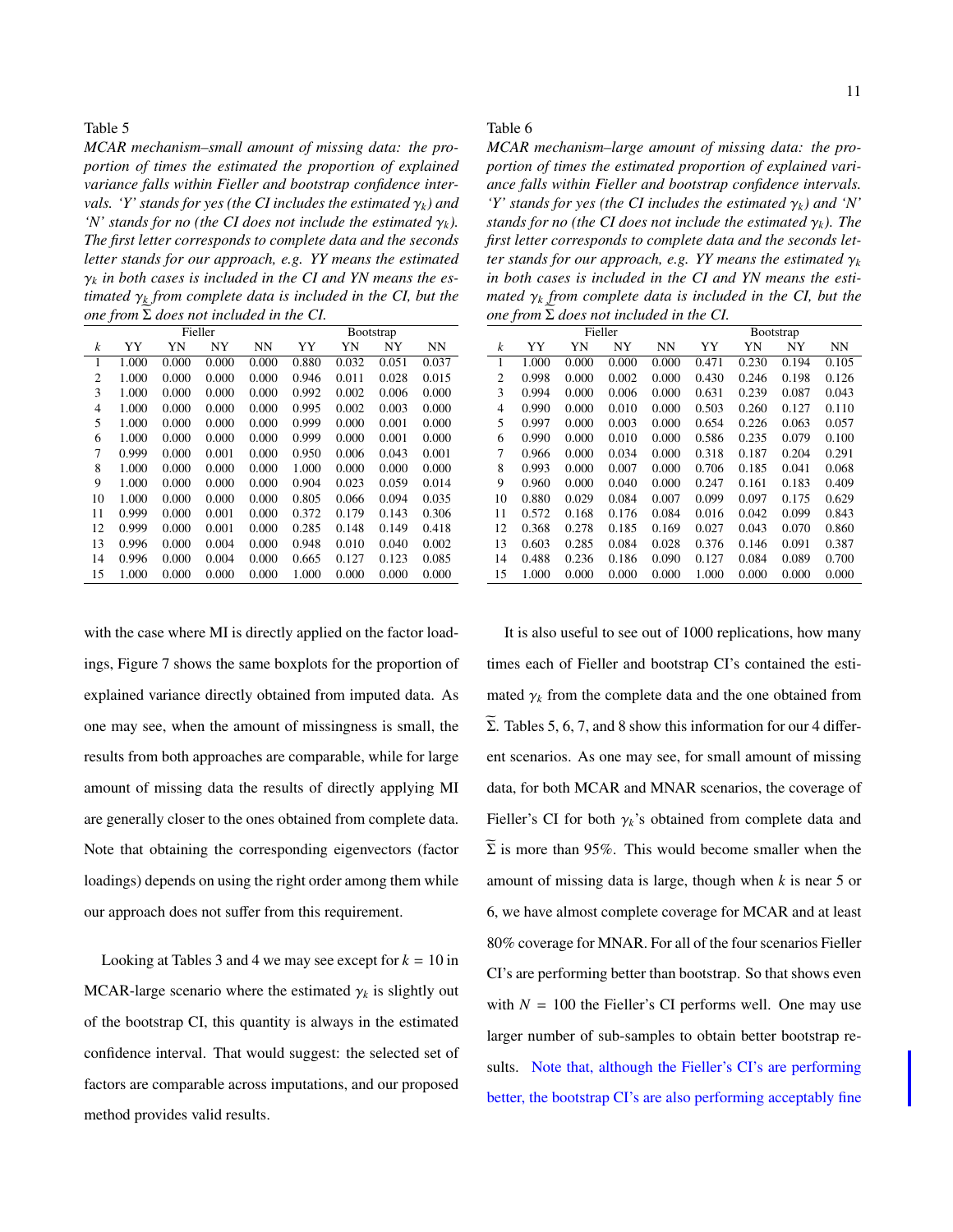*MNAR mechanism–small amount of missing data: the proportion of times the estimated proportion of explained variance falls within Fieller and bootstrap confidence intervals. 'Y' stands for yes (the CI includes the estimated*  $\gamma_k$ ) and *'N' stands for no (the CI does not include the estimated*  $\gamma_k$ *). The first letter corresponds to complete data and the seconds letter stands for our approach, e.g. YY means the estimated*  $\gamma_k$ *in both cases is included in the CI and YN means the estimated* <sup>γ</sup>*<sup>k</sup> from complete data is included in the CI, but the one from*  $\Sigma$  *does not included in the CI.* 

|                  | Fieller |       |       |           |       | <b>B</b> ootstrap |       |       |  |  |
|------------------|---------|-------|-------|-----------|-------|-------------------|-------|-------|--|--|
| $\boldsymbol{k}$ | YY      | YN    | NY    | <b>NN</b> | YY    | YN                | NY    | NN    |  |  |
| 1                | 0.977   | 0.000 | 0.023 | 0.000     | 0.574 | 0.075             | 0.287 | 0.064 |  |  |
| 2                | 0.971   | 0.000 | 0.029 | 0.000     | 0.530 | 0.075             | 0.325 | 0.070 |  |  |
| 3                | 0.984   | 0.000 | 0.016 | 0.000     | 0.816 | 0.049             | 0.115 | 0.019 |  |  |
| 4                | 0.978   | 0.000 | 0.022 | 0.000     | 0.787 | 0.050             | 0.139 | 0.024 |  |  |
| 5                | 0.993   | 0.000 | 0.007 | 0.000     | 0.927 | 0.008             | 0.059 | 0.005 |  |  |
| 6                | 0.993   | 0.000 | 0.007 | 0.000     | 0.930 | 0.008             | 0.058 | 0.003 |  |  |
| 7                | 0.987   | 0.000 | 0.013 | 0.000     | 0.810 | 0.041             | 0.118 | 0.031 |  |  |
| 8                | 0.984   | 0.000 | 0.016 | 0.000     | 0.914 | 0.014             | 0.070 | 0.002 |  |  |
| 9                | 0.992   | 0.000 | 0.008 | 0.000     | 0.728 | 0.064             | 0.158 | 0.050 |  |  |
| 10               | 0.984   | 0.000 | 0.016 | 0.000     | 0.663 | 0.084             | 0.167 | 0.086 |  |  |
| 11               | 0.977   | 0.000 | 0.023 | 0.000     | 0.366 | 0.144             | 0.184 | 0.307 |  |  |
| 12               | 0.965   | 0.000 | 0.035 | 0.000     | 0.283 | 0.144             | 0.163 | 0.410 |  |  |
| 13               | 0.989   | 0.000 | 0.011 | 0.000     | 0.813 | 0.035             | 0.126 | 0.026 |  |  |
| 14               | 0.980   | 0.000 | 0.019 | 0.001     | 0.642 | 0.073             | 0.158 | 0.127 |  |  |
| 15               | 1.000   | 0.000 | 0.000 | 0.000     | 1.000 | 0.000             | 0.000 | 0.000 |  |  |

(sometimes even better than Fieller's method, see, e.g., Table 8) when constructed for a reasonable number of factors (see Tables 5–8). Also, when the normality assumption does not hold Fieller's method would face some difficulties. In such cases, having alternatives like bootstrap could be useful.

#### Divorce in Flanders

In order to illustrate the proposed methodology we use the Divorce in Flanders (DiF) dataset (Mortelmans et al., 2011). DiF contains a sample of marriages registered in the Flemish Region of Belgium, between 1971 and 2008 with an oversampling for dissolved marriages (2/3 dissolved and 1/3 intact marriages). As a part of this study, the participants were asked to complete the validated Dutch version (Denissen, Geenen, Van Aken, Gosling, & Potter, 2008) of the Big Five Inventory (BFI) (John & Srivastava, 1999). The valid-

### Table 8

*MNAR mechanism–large amount of missing data: the proportion of times the estimated proportion of explained variance falls within Fieller and bootstrap confidence intervals. 'Y' stands for yes (the CI includes the estimated*  $\gamma_k$ ) and *'N' stands for no (the CI does not include the estimated*  $\gamma_k$ *). The first letter corresponds to complete data and the seconds letter stands for our approach, e.g. YY means the estimated*  $\gamma_k$ *in both cases is included in the CI and YN means the estimated* <sup>γ</sup>*<sup>k</sup> from complete data is included in the CI, but the*  $one from  $\Sigma$  does not included in the  $CI$ .$ 

|                  | Fieller |       |       |           |       | Bootstrap |       |           |  |  |
|------------------|---------|-------|-------|-----------|-------|-----------|-------|-----------|--|--|
| $\boldsymbol{k}$ | YY      | YN    | NY    | <b>NN</b> | YY    | YN        | NY    | <b>NN</b> |  |  |
| $\mathbf{1}$     | 0.902   | 0.000 | 0.098 | 0.000     | 0.574 | 0.075     | 0.287 | 0.064     |  |  |
| 2                | 0.776   | 0.007 | 0.214 | 0.003     | 0.530 | 0.075     | 0.325 | 0.070     |  |  |
| 3                | 0.819   | 0.024 | 0.155 | 0.002     | 0.816 | 0.049     | 0.115 | 0.019     |  |  |
| $\overline{4}$   | 0.770   | 0.045 | 0.180 | 0.005     | 0.787 | 0.050     | 0.139 | 0.024     |  |  |
| 5                | 0.831   | 0.049 | 0.119 | 0.001     | 0.927 | 0.008     | 0.059 | 0.005     |  |  |
| 6                | 0.813   | 0.049 | 0.132 | 0.006     | 0.930 | 0.008     | 0.058 | 0.003     |  |  |
| 7                | 0.733   | 0.069 | 0.184 | 0.014     | 0.810 | 0.041     | 0.118 | 0.031     |  |  |
| 8                | 0.766   | 0.058 | 0.144 | 0.032     | 0.914 | 0.014     | 0.070 | 0.002     |  |  |
| 9                | 0.703   | 0.084 | 0.188 | 0.025     | 0.728 | 0.064     | 0.158 | 0.050     |  |  |
| 10               | 0.633   | 0.121 | 0.209 | 0.037     | 0.663 | 0.084     | 0.167 | 0.086     |  |  |
| 11               | 0.495   | 0.149 | 0.283 | 0.073     | 0.366 | 0.144     | 0.184 | 0.307     |  |  |
| 12               | 0.432   | 0.147 | 0.277 | 0.144     | 0.283 | 0.144     | 0.163 | 0.410     |  |  |
| 13               | 0.596   | 0.102 | 0.245 | 0.057     | 0.813 | 0.035     | 0.126 | 0.026     |  |  |
| 14               | 0.608   | 0.033 | 0.291 | 0.068     | 0.642 | 0.073     | 0.158 | 0.127     |  |  |
| 15               | 1.000   | 0.000 | 0.000 | 0.000     | 1.000 | 0.000     | 0.000 | 0.000     |  |  |

ity of the BFI for DiF data is investigated in Lovik, Nassiri, Verbeke, Molenberghs, & Sodermans (2017).

The sample at hand consists of 9385 persons in 4472 families. In each family, mother, father, step mother, step father, and one child over 14 were asked to fill in the BFI. Note that, depending on the presented family roles and the number of people agreed to participate, the size of the families could vary between 1 and 5. Among these 9385 persons, there are 1218 persons with at least one non-response (out of 44 items). As our main purpose here was to illustrate the use of the proposed method, in order to get rid of the problem of intra-correlation within the families, one person from each family was selected at random to form a sample of uncorrelated subjects. As a result, a random sample of size 4472 was taken where 515 of them had at least one non-response.

This incomplete dataset was imputed using the fully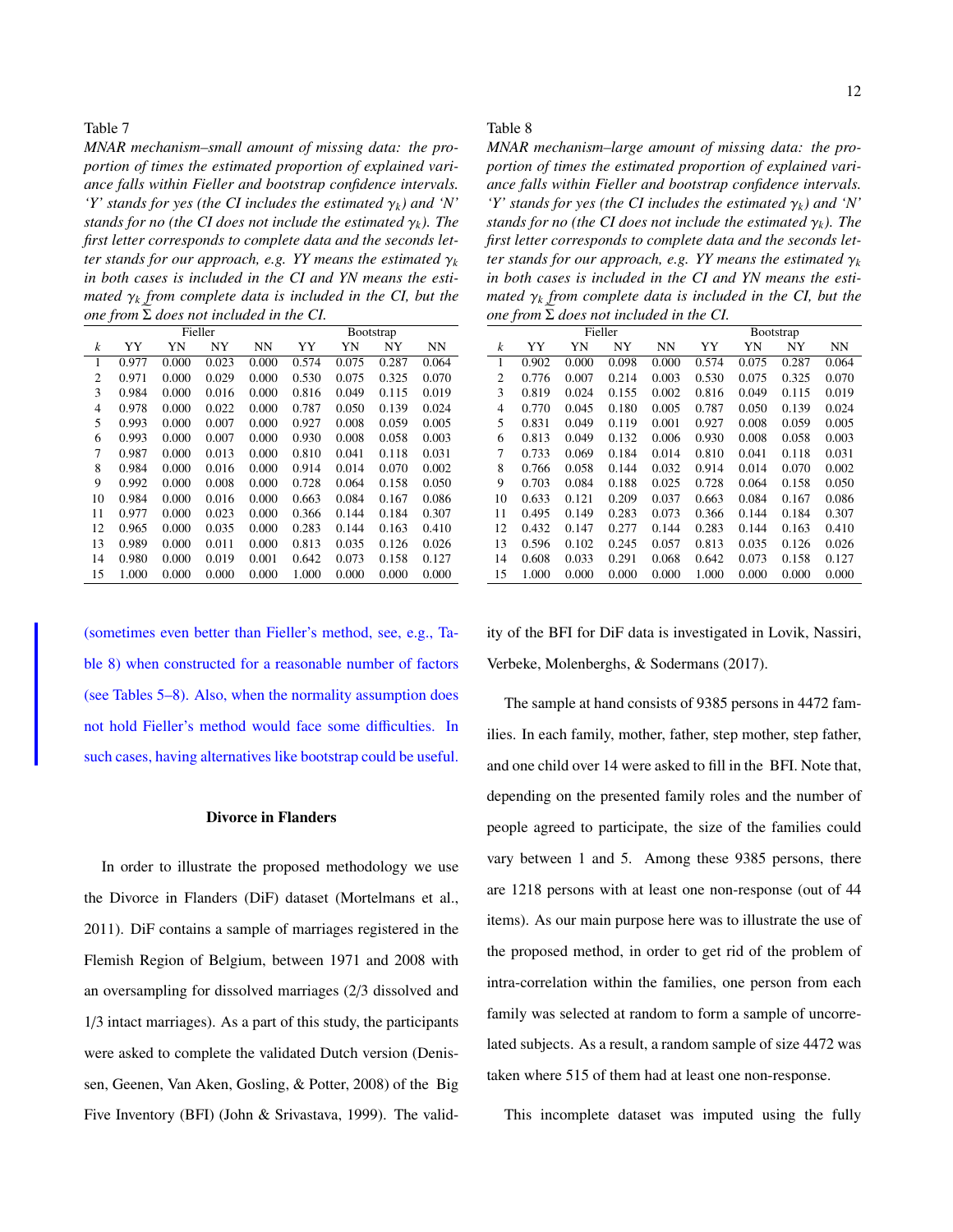conditional specification (FCS) of Van Buuren (2007) using the MICE package in R (Buuren & Groothuis-Oudshoorn, 2011) with PMM method. The imputation was done *M* = 25 times. The covariance matrix was estimated for each of the imputed sets of data and the exploratory factor analysis was done on the averaged estimated covariance matrix, as well as on each imputed set. The latter was used to construct a confidence interval for the proportion of explained variance. This can be done using function mifa.cov in the R package mifa, available at mifa (2017), as mifa.cov(data.sub, n.factor=5, M=25, maxit.mi=10, method.mi='pmm',alpha=0.05, rep.boot=1000, ci=TRUE). data.sub here is the selected incomplete sub-sample.

The estimated factor loadings are presented in Table 9. The Fieller's confidence interval for the proportion of explained variance using 5 factors is obtained as (0.428, <sup>0</sup>.439). Also the bootstrap CI is obtained as (0.429, <sup>0</sup>.441). The estimated proportion of explained variance of the first five factors, using the proposed methodology is 0.434, which falls within both of the estimated intervals. This is coherent with the validity of the proposed methodology for this dataset as in Lovik et al. (2017).

#### **Conclusions**

Nonresponse and missing values are among at the same time major and common problems in data analysis, especially when it comes to survey data. Multiple imputation, which was first introduced to deal with nonresponse in surveys (Rubin, 2004) has become a key and effective tool to deal with this problem. While MI has become a very commonly used approach to handle missing data in medical sciences, its use in psychology is increasing as well. As Lorenzo-Seva & Van Ginkel (2016) mentioned, a Google search for the terms *psychology "multiple imputation"* produced about 131,000 hits. Repeating it now, the number of hits increased to 171,000. This shows the growing use of MI in the field of psychology and psychometry, hence the necessity to develop frameworks for using MI, in conjunction with various methods commonly used in psychological research.

However, when it comes to combining this methodology with techniques like exploratory factor analysis and principal component analysis, due to the problems of determining a common number of factors/principal components and then ordering them, combining the results from different sets of imputed data becomes as issue.

This problem is addressed in this article and a pragmatic solution is proposed, which is justified by theoretical discussion and reasoning. Our proposal states to first estimate the covariance matrix of the correlated variables and then perform the EFA/PCA on this single matrix. The theoretical aspects of this methodology are studied and investigated. As an extension of the work of Larsen & Warne (2010), confidence intervals are proposed for the proportion of explained variance, which can be used to determine the common number of factors across imputations. Also, such confidence intervals can be useful to decide on the validity of the the proposed method.

The simulation results show comparable performance of the proposed method, when compared to alternative methodologies. To evaluate our proposal in real situations, it is applied to an incomplete BFI dataset; the result was definitely acceptable. The main advantages of using the proposed methodology are: it is compatible with any imputation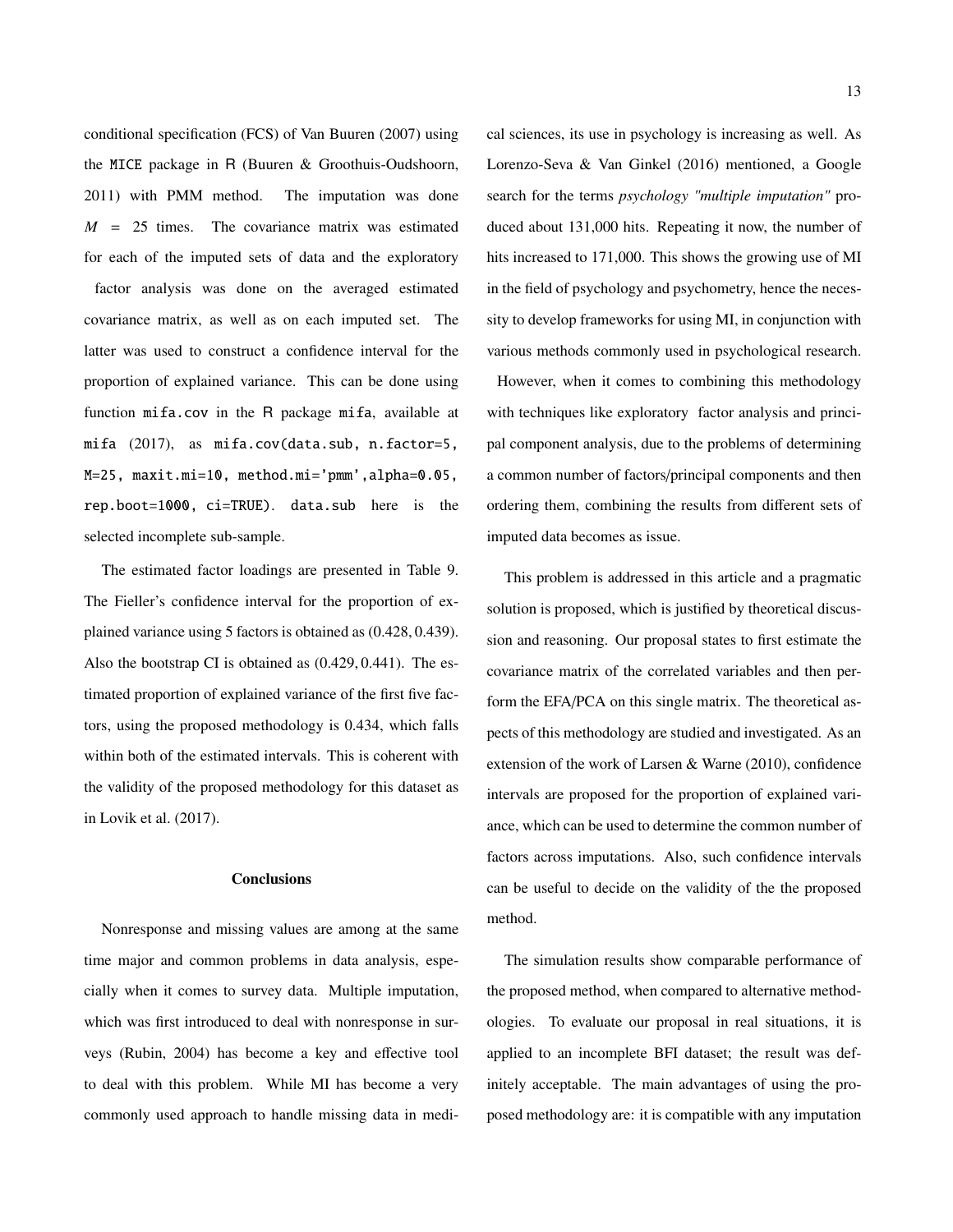methodology; implementing it is very straightforward and no extra programming effort is needed. Therefore, it can be used within any desired statistical package or software. It is fast and practical. Also, the proposed confidence intervals for the proportion of explained variance can be used to determine the number of factors.

The proposed ideas in this article are also implemented in an R package mifa which is available at mifa  $(2017)$ . That would make it more available for practice.

Other MI-based solutions for exploratory factor analysis of incomplete data come with their own pros and cons. Dray & Josse (2015) pool imputed datasets, while this should be done for parameters. Our approach solves this issue by working at the parameter level. Also, McNeish (2016) considers only  $M = 1$  imputed dataset. This does not comply with the main goal of multiple imputation, which is considering the uncertainty imposed by replacing the unobserved values by predicted values obtained based on observed values by replacing each missing value by several plausible candidates. With our proposal it is straightforward to use  $M > 1$ imputed datasets. Finally, the approach in Lorenzo-Seva & Van Ginkel (2016) does not suffer from any of the issues discussed above, but implementing it in practice is difficult. To the best of our knowledge, other than the stand-alone software FACTOR (Lorenzo-Seva & Ferrando, 2006), no other publicly available implementation of this approach exists. Ideally, the results of this article and the R implementation of our proposal would encourage the research on as well as use of MI for EFA of incomplete data.

#### Acknowledgment

Financial support from the IAP research network # P7/06 of the Belgian Government (Belgian Science Policy) is gratefully acknowledged. The research leading to these results has also received funding from the European Seventh Framework programme FP7 2007 - 2013 under grant agreement Nr. 602552. We gratefully acknowledge support from the IWT-SBO ExaScience grant.We are grateful for suggestions made by anonymous referees, which have greatly helped to improve this manuscript.

#### Appendix: using **R** package mifa

The package is available on I-BioStat's website (mifa, 2017). One needs to download the package's zip file. After extracting the mifa folder, one can install the package or simply run each function separately. The functions will be available in ..mifa/ R. The documentation of how to use different functions can be found in mifa.pdf.

For installing the package one needs to first install Rtools from Rtools (2017), then install the package devtools in R. Having these two installed, the following code can be used to install the package mifa:

devtools::install('..\\mifa')

Note that the input in the code above should be the path of the extracted mifa folder.

#### References

Anderson, T. W. (1963). Asymptotic theory for principal component analysis. *The Annals of Mathematical Statistics*, *34*(1), 122–148.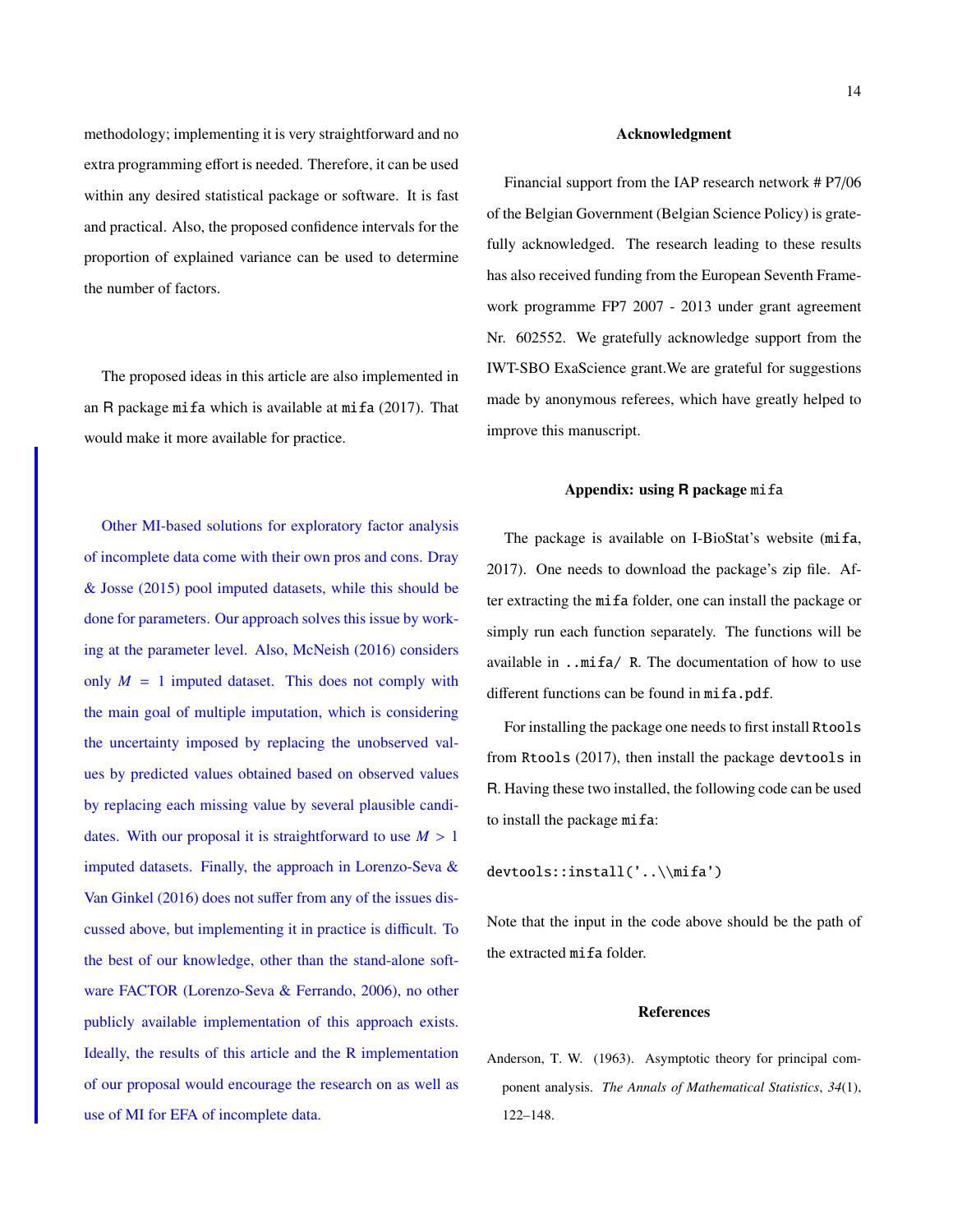- APA. (2010). *Publication manual of the american psychological association (6th ed.)*. American Psychological Association Washington.
- Buuren, S., & Groothuis-Oudshoorn, K. (2011). mice: Multivariate imputation by chained equations in r. *Journal of statistical software*, *45*(3).
- Carpenter, J., & Kenward, M. (2012). *Multiple imputation and its application*. John Wiley & Sons.
- Dempster, A. P., Laird, N. M., & Rubin, D. B. (1977). Maximum likelihood from incomplete data via the EM algorithm. *Journal of the royal statistical society. Series B (methodological)*, 1–38.
- Denissen, J. J., Geenen, R., Van Aken, M. A., Gosling, S. D., & Potter, J. (2008). Development and validation of a dutch translation of the big five inventory (bfi). *Journal of personality assessment*, *90*(2), 152–157.
- Dray, S., & Josse, J. (2015). Principal component analysis with missing values: a comparative survey of methods. *Plant Ecology*, *216*(5), 657–667.
- Efron, B., & Tibshirani, R. J. (1994). *An introduction to the bootstrap*. CRC press.
- Enders, C. K., & Bandalos, D. L. (2001). The relative performance of full information maximum likelihood estimation for missing data in structural equation models. *Structural Equation Modeling*, *8*(3), 430–457.
- Fan, K. (1949). On a theorem of Weyl concerning eigenvalues of linear transformations i. *Proceedings of the National Academy of Sciences*, *35*, 652–655.
- Fieller, E. C. (1954). Some problems in interval estimation. *Journal of the Royal Statistical Society. Series B (Methodological)*, 175– 185.
- Gabriel, K. R., & Zamir, S. (1979). Lower rank approximation of matrices by least squares with any choice of weights. *Technometrics*, *21*(4), 489–498.
- Harville, D. A. (1997). *Matrix algebra from a statistician's perspective*. Springerverlag, New York.
- Ilin, A., & Raiko, T. (2010). Practical approaches to principal component analysis in the presence of missing values. *The Journal of Machine Learning Research*, *11*, 1957–2000.
- John, O. P., & Srivastava, S. (1999). The big five trait taxonomy: History, measurement, and theoretical perspectives. *Handbook of personality: Theory and research*, *2*(1999), 102–138.
- Johnson, R. A., & Wichern, D. W. (1992). *Applied multivariate statistical analysis* (Vol. 4). Prentice hall Englewood Cliffs, NJ.
- Josse, J., Husson, F., & Pagès, J. (2009). Gestion des données manquantes en analyse en composantes principales. *Journal de la Société Française de Statistique*, *150*(2), 28–51.
- Josse, J., Pagès, J., & Husson, F. (2011). Multiple imputation in principal component analysis. *Advances in data analysis and classification*, *5*(3), 231–246.
- Kiers, H. A. (1997). Weighted least squares fitting using ordinary least squares algorithms. *Psychometrika*, *62*(2), 251–266.
- Larsen, R., & Warne, R. T. (2010). Estimating confidence intervals for eigenvalues in exploratory factor analysis. *Behavior research methods*, *42*(3), 871–876.
- Little, R. J. (1988). Missing-data adjustments in large surveys. *Journal of Business* & *Economic Statistics*, *6*(3), 287–296.
- Lorenzo-Seva, U., & Ferrando, P. J. (2006). Factor: A computer program to fit the exploratory factor analysis model. *Behavior research methods*, *38*(1), 88–91.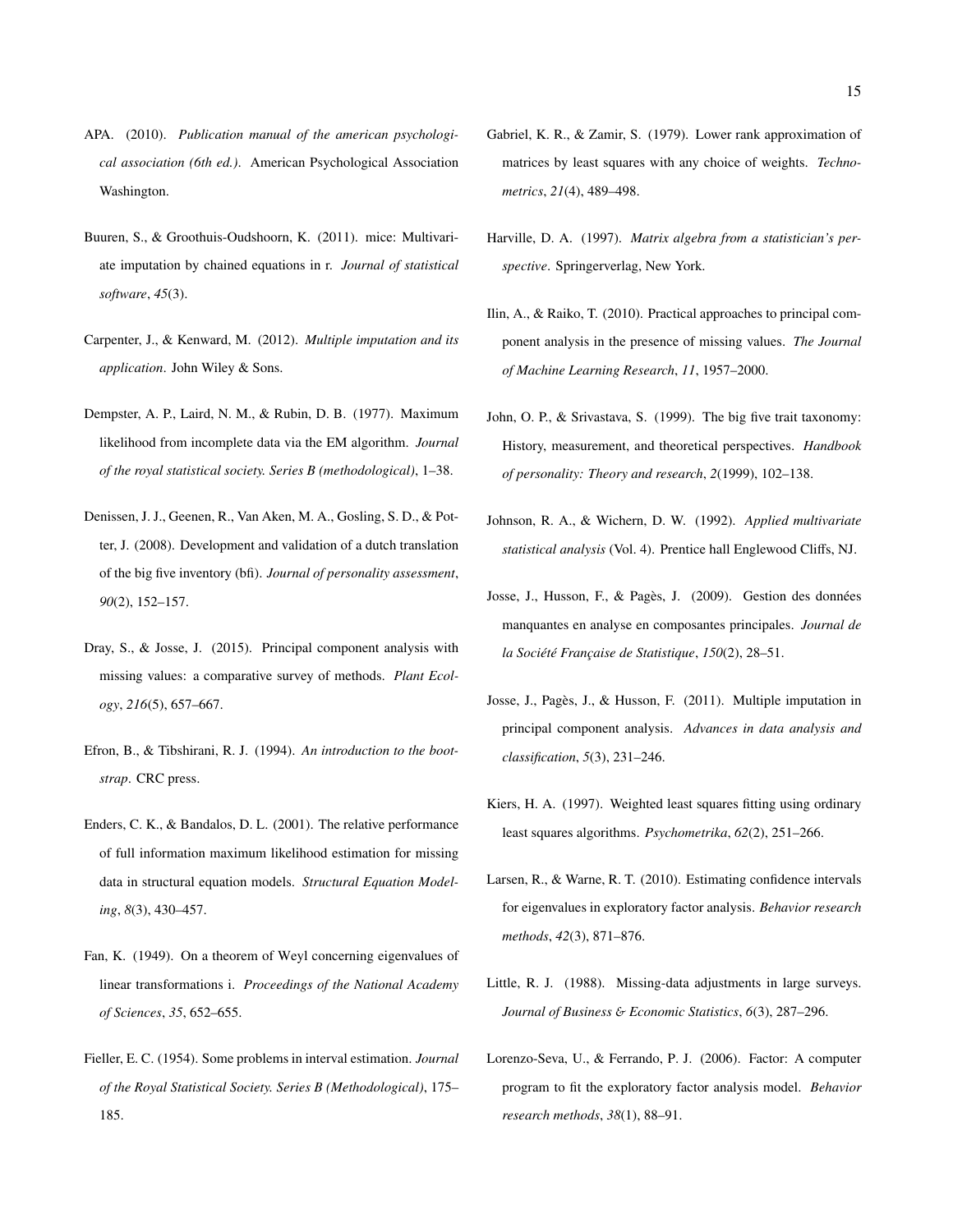- Lorenzo-Seva, U., & Van Ginkel, J. R. (2016). Multiple imputation of missing values in exploratory factor analysis of multidimensional scales: estimating latent trait scores. *Anales de Psicología*/*Annals of Psychology*, *32*(2), 596–608.
- Lovik, A., Nassiri, V., Verbeke, G., Molenberghs, G., & Sodermans, A. K. (2017). Psychometric properties and comparison of different techniques for factor analysis on the big five inventory from a flemish sample. *Personality and Individual Di*ff*erences*, *117*, 122–129.
- Mahalanobis, P. C. (1936). On the generalized distance in statistics. *Proceedings of the National Institute of Sciences (Calcutta)*, *2*, 49–55.
- McNeish, D. (2016). Exploratory factor analysis with small samples and missing data. *Journal of Personality Assessment*, 1–16.
- mifa*.* (2017). Retrieved from https://ibiostat.be/online -resources/online-resources/expfactor
- Mortelmans, D., Pasteels, I., Van Bavel, J., Bracke, P., Matthijs, K., & Van Peer, C. (2011). Divorce in flanders. Data collection and code book. *Retrieved September*, *22*, 2012.
- Rtools*.* (2017). Retrieved from https://cran.r-project .org/bin/windows/Rtools/
- Rubin, D. B. (1976). Inference and missing data. *Biometrika*, 581– 592.
- Rubin, D. B. (2004). *Multiple imputation for nonresponse in surveys* (Vol. 81). John Wiley & Sons.
- Russell, D. W. (2002). In search of underlying dimensions: The use (and abuse) of factor analysis in personality and social psychology bulletin. *Personality and social psychology bulletin*, *28*(12), 1629–1646.
- Schafer, J. L. (1997). *Analysis of incomplete multivariate data*. CRC press.
- Shao, J., & Sitter, R. R. (1996). Bootstrap for imputed survey data. *Journal of the American Statistical Association*, *91*(435), 1278– 1288.
- Ten Berge, J. M. (1977). Orthogonal procrustes rotation for two or more matrices. *Psychometrika*, *42*(2), 267–276.
- Van Buuren, S. (2007). Multiple imputation of discrete and continuous data by fully conditional specification. *Statistical methods in medical research*, *16*(3), 219–242.
- Vink, G., Frank, L. E., Pannekoek, J., & Buuren, S. (2014). Predictive mean matching imputation of semicontinuous variables. *Statistica Neerlandica*, *68*(1), 61–90.
- Wold, H., & Lyttkens, E. (1969). Nonlinear iterative partial least squares (nipals) estimation procedures. *Bulletin of the International Statistical Institute*, *43*(1).